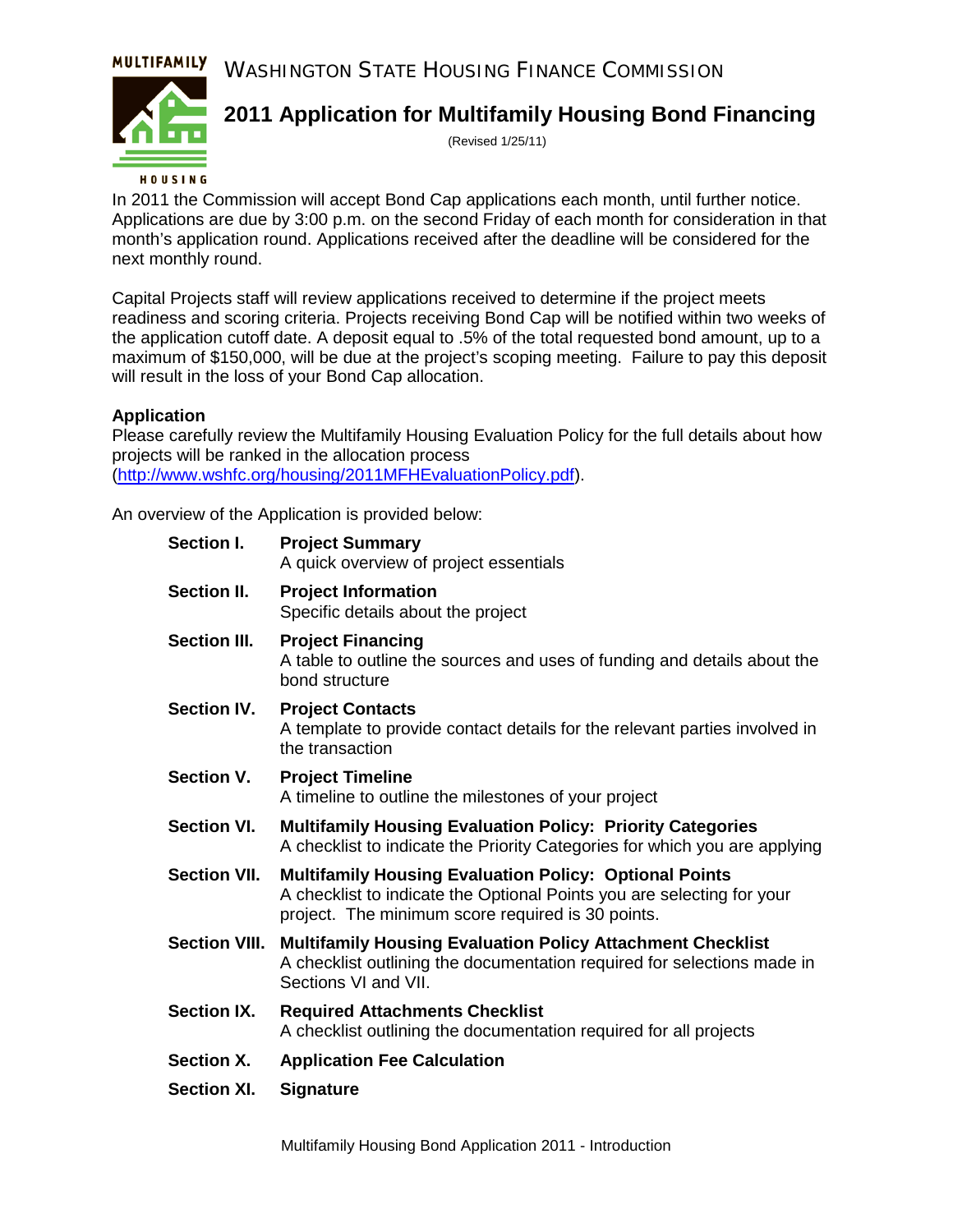### **Instructions for Section V. Project Timeline**

Section V. addresses the timeline for the project. Please make this as realistic and complete as possible. An allocation will not be awarded unless this timeline is complete.

Some tips to help fill in the timeline:

### **Bonds**

- 1. Projects applying for Bond Cap, which are also working with USDA Rural Development (RD) for either financing and/or transfers, must provide a letter from RD indicating that a complete application for each of the properties has been submitted to RD. The application for Bond Cap will not be considered without RD confirmation.
- 2. The scoping meeting should take place approximately 3 months before you expect to close the transaction. Before a scoping meeting can be held, a lender and/or credit enhancer must be identified, and there must be a written financing commitment identifying the general structure of the transaction accepted by the borrower.
- 3. Public hearings are held at regularly scheduled, monthly Commission meetings. The 2011 schedule of meetings is available here: [http://wshfc.org/admin/meetings.htm.](http://wshfc.org/admin/meetings.htm) The meetings are usually held on the  $4<sup>th</sup>$  Thursday of each month. The public hearing should be held after the scoping meeting and before the Finance Resolution.
- 4. Finance Resolutions must be considered and approved at a Commission meeting before you seek to close the financing transaction. Before the Finance Resolution can be passed, the following must be in place:
	- a. Public hearing has been held
	- b. A final, signed commitment letter from the lender is available
	- c. Bond and lender documents are in substantially final form
	- d. If applicable, the tax credit investor has given its final approval of the transaction, and the partnership agreement is in executable form
- 5. Bond Closing is the date you wish to have the funds dispersed.

### **Tax Credits (if applicable)**

- 1. The tax credit application, which requires a current market study, must be submitted at least 60 days prior to the Finance Resolution.
- 2. If your project includes USDA Rural Development Financing, a fully executed RD issued Letter of Conditions indicating appraisals are complete must be submitted with your tax credit application. Please include the date this letter is expected in the timeline.
- 3. The Tax Credit Investor must be identified early enough so that a representative can attend the scoping meeting.
- 4. The bond allocation may be withdrawn if the project does not meet the requirements of the Tax Credit Program.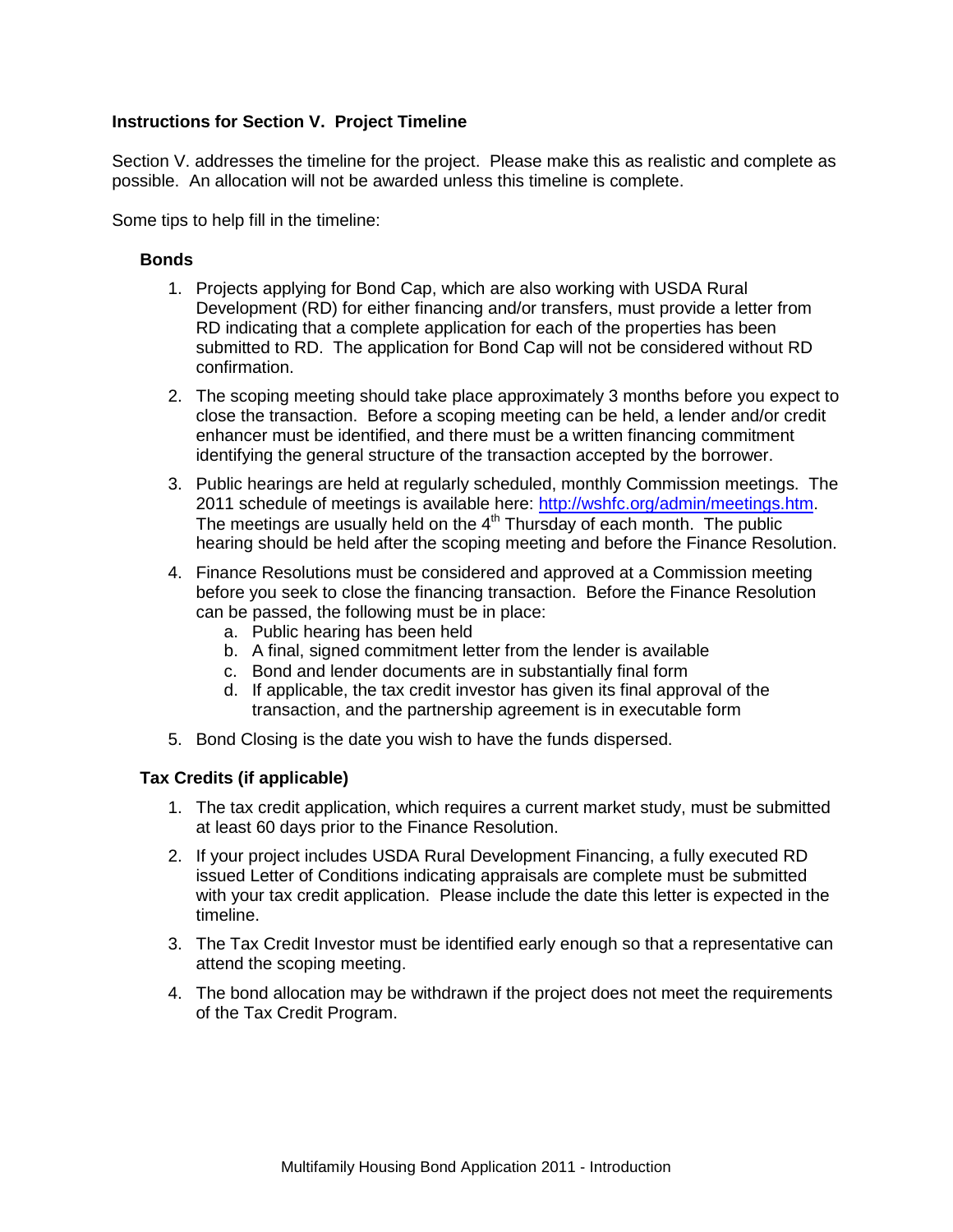### **Instructions for Submitting your Application**

The application form should be filled out electronically by using the tab key to move through the document. Shift + Tab will move the cursor backwards. The space bar or a mouse click can be used to toggle the check boxes on and off.

The printed application and supporting documentation should have two holes punched in the top and should be separated into sections with labeled tabs according to the following:

- The first tab should include all sections of the application form.
- Each attachment from the Multifamily Housing Evaluation Policy Checklist should have its own tab.
- Each attachment on the Required Attachments Checklist should have its own tab.
- The check for the application fee should be attached to the front of the packet.

Please do not put the application in a three-ring or combed binder and do not staple sections of the applications together. Do not include plans, drawings, photos, complete environmental reports, or other bulky documents that have not been requested.

The printed and signed application should be submitted with all of the required documentation to:

Washington State Housing Finance Commission Capital Projects Division 1000 Second Avenue, Suite 2700 Seattle, WA 98104-1046

In addition, please send an electronic copy of the application form via email to [askusCP@wshfc.org.](mailto:askusCP@wshfc.org) Please do not include the supporting documentation.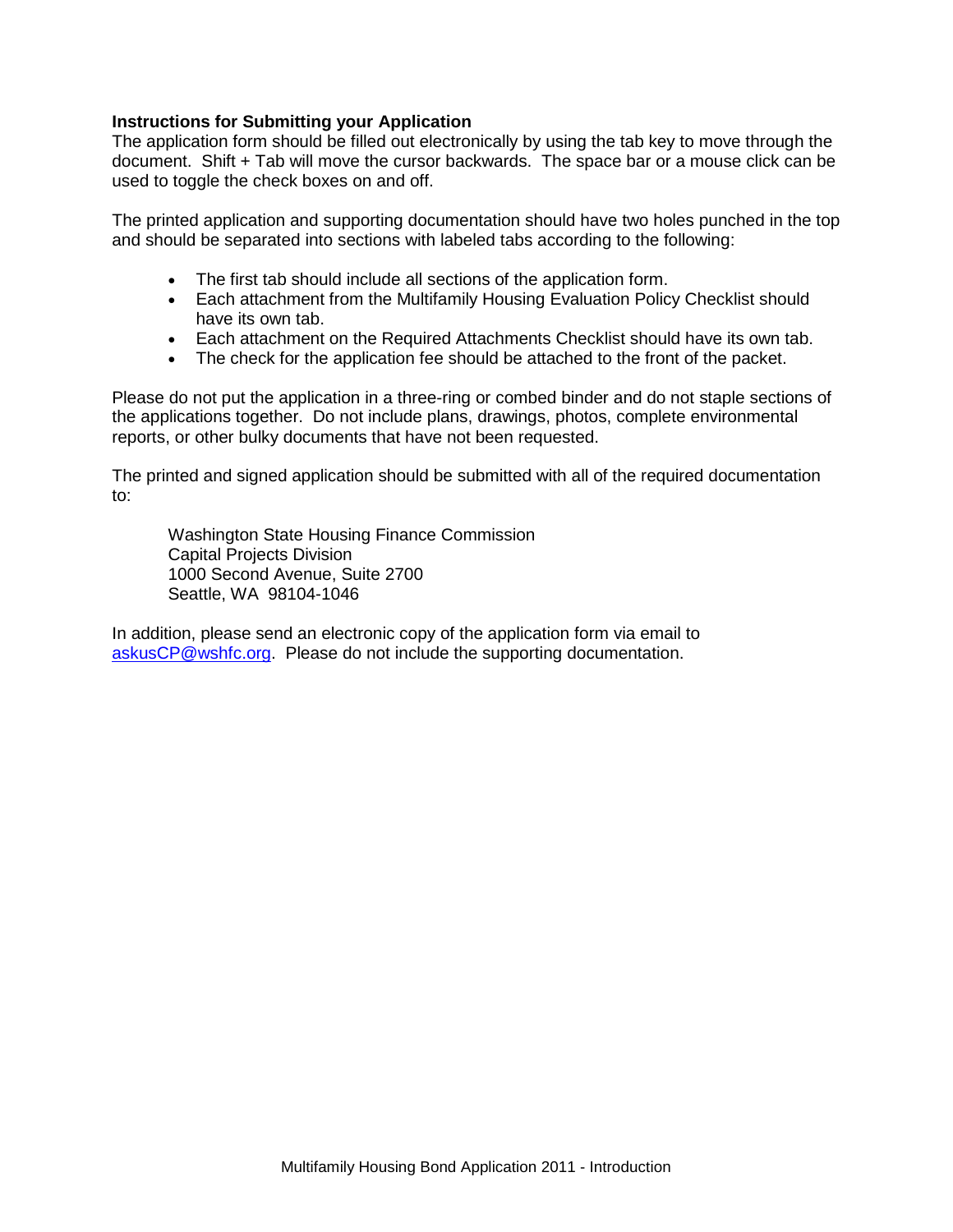WASHINGTON STATE HOUSING FINANCE COMMISSION



**2011 Application for Multifamily Housing Bond Financing**

# **I. Project Summary**

### **A. Project Name:**

| <b>Street Address:</b>         |                                    |
|--------------------------------|------------------------------------|
| City:                          | WA<br>Zip:<br>State:               |
| County:                        |                                    |
| <b>Congressional District:</b> | <b>State Legislative District:</b> |
|                                |                                    |

If the site address is not available or if the project is on a street that has not yet been constructed, please give a brief, non-legal description of the property location (e.g. the northwest corner of the intersection of Main and Smith Streets).

Is there more than one building or street address for the site?  $\Box$  Yes  $\Box$  No

If yes, please list all applicable street addresses:

| В. | <b>Main Project Contact:</b>           |                                                                                        |
|----|----------------------------------------|----------------------------------------------------------------------------------------|
|    | Company:<br><b>Street Address:</b>     |                                                                                        |
|    | City:                                  | State:<br>Zip:                                                                         |
|    | Telephone:                             | Fax:                                                                                   |
|    | Email:                                 |                                                                                        |
|    | Relationship to Project:               |                                                                                        |
| C. | <b>Total Number of Units:</b>          |                                                                                        |
| D. | <b>Requested Bond Amount</b>           |                                                                                        |
|    | Tax-Exempt: \$                         | Taxable: \$                                                                            |
| Е. | <b>Early Redemption</b>                |                                                                                        |
|    |                                        | Will any of these bonds be paid off upon being Placed in Service? $\Box$ Yes $\Box$ No |
|    |                                        | If yes, the estimated bond amount to be redeemed \$                                    |
|    |                                        | and the anticipated date of paydown:                                                   |
| F. | Low Income Housing Tax Credits (LIHTC) |                                                                                        |
|    |                                        | Will the project apply for 4% LIHTC? $\Box$ Yes $\Box$ No                              |

| Commission Use Only |            |       |
|---------------------|------------|-------|
| OID#                | Signed by: | Date: |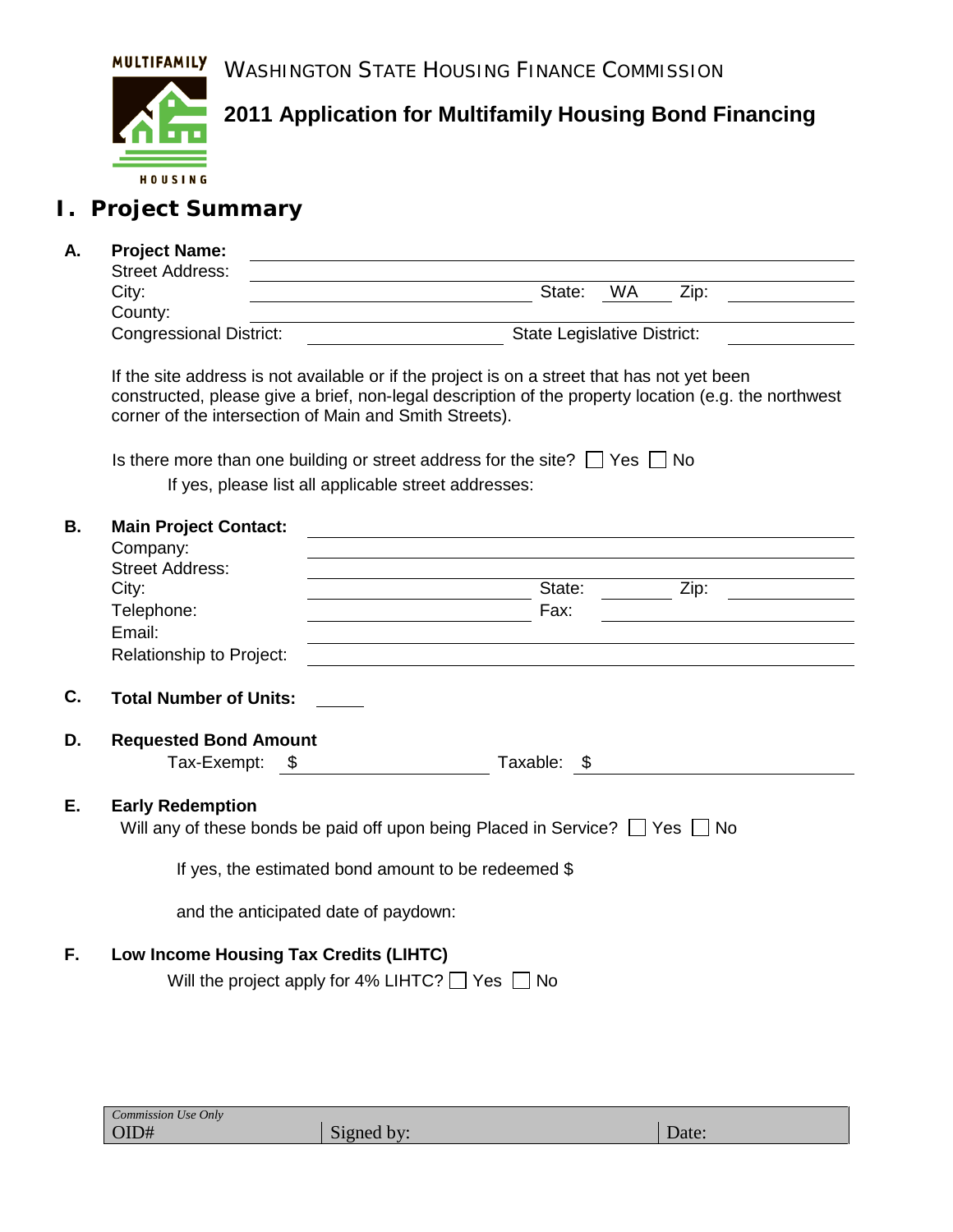### **G. Priority Categories**

Which of the following Priority Categories, as defined in the Multifamily Housing Evaluation Policy, is your project applying for?

 $\Box$  Government Rental Subsidies  $\Box$  Leveraging  $\Box$  Targeted Areas  $\Box$  None

### **H. Optional Points**

How many points have you selected from the Optional Points section of the Multifamily Housing Evaluation Policy?

## **II. Project Information**

- **A. Project Type** (Check all that apply):
	- $\Box$  New Construction
		- $\Box$  Acquisition
		- $\Box$  Rehabilitation

 $\Box$  Refinance  $\Box$  Addition  $\Box$  Demolition, of what?

### **B. Project Narrative**

Please provide a written narrative of your project, including a description of the target audiences and any amenities that will be provided:

### **C. Legal Ownership Entity of Project:**

State of Registration:

Has the ownership entity for the project been formed?  $\Box$  Yes  $\Box$  No

#### **D. Federal Set-Aside**

Please select a federally required set-aside option below. *If applying for Low Income Housing Tax Credits, it is recommended that you select the 40% option.*

 $\Box$  20% of the units at 50% of local area median income

 $\Box$  40% of the units at 60% of local area median income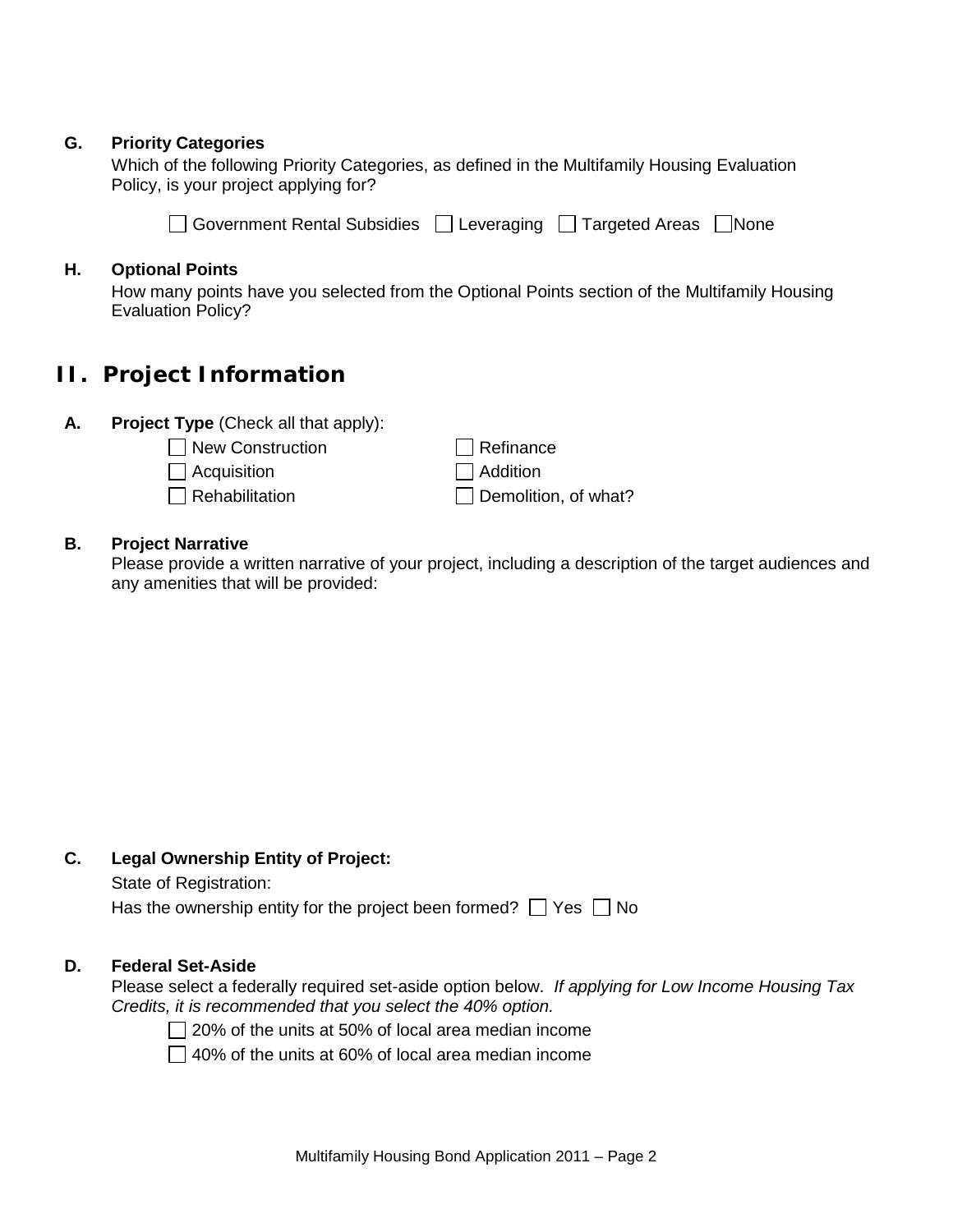### **E. Project Unit Mix and Proposed Rents**

|    | <b>Unit Type</b>                    | <b>Number of Units</b>                                                                                                    | Proposed 50%<br><b>Rents</b> | Proposed 60%<br><b>Rents</b> | <b>Market Rate Rents</b> |
|----|-------------------------------------|---------------------------------------------------------------------------------------------------------------------------|------------------------------|------------------------------|--------------------------|
|    | <b>Studio</b>                       |                                                                                                                           |                              |                              |                          |
|    | 1 Bedroom                           |                                                                                                                           |                              |                              |                          |
|    | 2 Bedroom                           |                                                                                                                           |                              |                              |                          |
|    | 3 Bedroom                           |                                                                                                                           |                              |                              |                          |
|    | Other:                              |                                                                                                                           |                              |                              |                          |
|    | <b>Total Units</b>                  |                                                                                                                           |                              |                              |                          |
| F. |                                     | How many common area (manager) units will the project have?                                                               |                              |                              |                          |
| G. | Is the building currently occupied? |                                                                                                                           |                              | Yes                          | No                       |
| Н. |                                     | Will the project exclusively serve the elderly?                                                                           |                              | Yes                          | $\vert$   No             |
| I. |                                     | Will services be provided to the residents?<br>What services will be provided in the monthly rent?                        |                              | $Yes \mid \text{No}$         |                          |
|    |                                     | What services will be provided on a fee basis?                                                                            |                              |                              |                          |
| J. | <b>Type of Site Control</b>         |                                                                                                                           |                              |                              |                          |
|    | Deed                                |                                                                                                                           |                              |                              |                          |
|    |                                     | Purchase and Sale Agreement expiring on:                                                                                  |                              |                              |                          |
|    |                                     | Please describe your extension options:                                                                                   |                              |                              |                          |
|    | Other (Specify):                    |                                                                                                                           |                              |                              |                          |
| K. |                                     | Is your project, as proposed, zoned for the intended use?                                                                 |                              | 7 Yes                        | Mo⊺                      |
|    |                                     | If not, please describe the zoning variance and the process for approval:                                                 |                              |                              |                          |
| L. | such as the city or county council? | Has your project obtained all applicable local land use<br>approvals that are subject to the discretion of a public body, |                              | Yes $\Box$ No                |                          |

If not, please describe the approvals needed and the process to receive those approvals: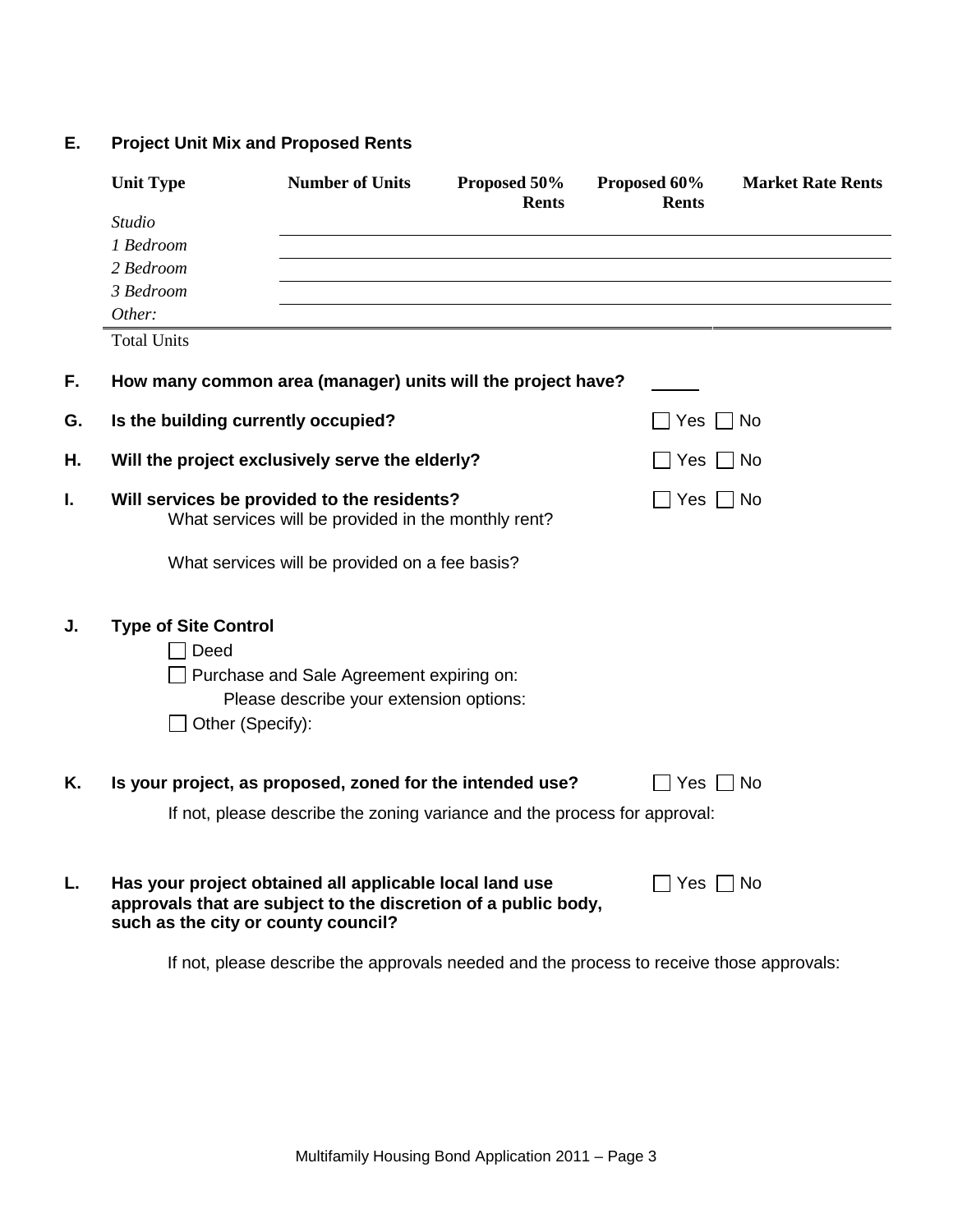| Will your project require permits from any city or county<br>agency?          | $\Box$ Yes $\Box$ No |
|-------------------------------------------------------------------------------|----------------------|
| If yes, please describe the permitting process in the project's jurisdiction: |                      |

If no, please state the reason for exemption from permitting requirements:

### **N.** Will your project be exempt from SEPA requirements?

|  | -- |  | חצי |
|--|----|--|-----|
|--|----|--|-----|

If yes, please state the reason for exemption from permitting requirements:

Please provide the contact information for the relevant SEPA and Permitting agencies in the Project Contacts Section (IV).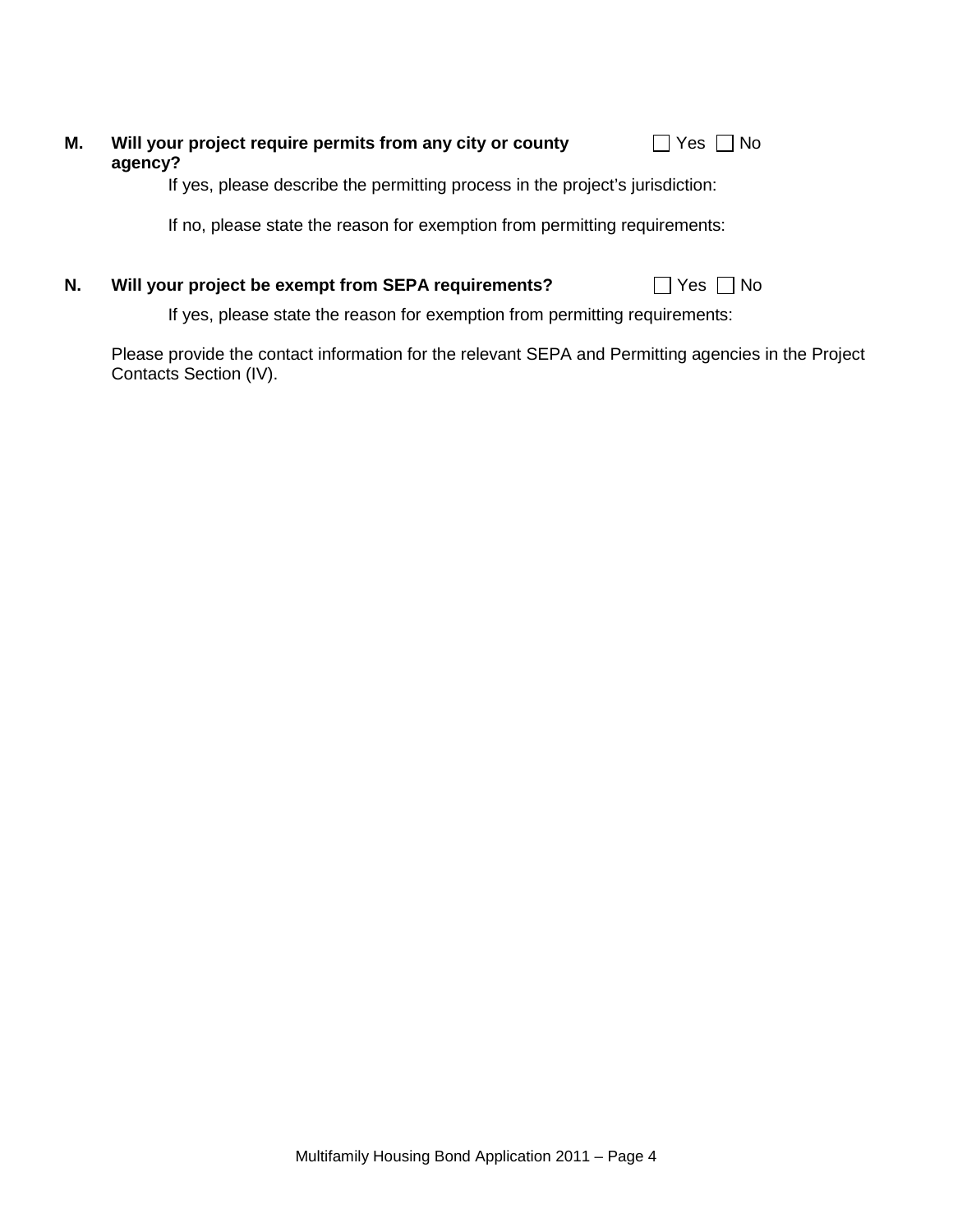# **III. Project Financing**

*Double-Click on the Table to Fill in Information, then click off the table to move back to the original application*

### **A. Sources and Uses**

| <b>Costs</b>                                 | <b>Tax-Exempt</b><br><b>Bonds</b> | <b>Taxable</b><br><b>Bonds</b> | Owner<br><b>Equity</b> | Low Income<br><b>Housing Tax</b><br><b>Credits</b> | Other<br><b>Financing</b><br>(specify)* | Other<br><b>Financing</b><br>(specify)* | <b>Total Bond</b><br>Pay Down | <b>Total Project</b><br>Cost |
|----------------------------------------------|-----------------------------------|--------------------------------|------------------------|----------------------------------------------------|-----------------------------------------|-----------------------------------------|-------------------------------|------------------------------|
| <b>Land Acquisition</b>                      |                                   |                                |                        |                                                    |                                         |                                         |                               | \$0                          |
| <b>Building Acquisition</b>                  |                                   |                                |                        |                                                    |                                         |                                         |                               | \$0                          |
| New Construction                             |                                   |                                |                        |                                                    |                                         |                                         |                               | \$0                          |
| Rehabilitation                               |                                   |                                |                        |                                                    |                                         |                                         |                               | \$0                          |
| Project Design &<br><b>Development Costs</b> |                                   |                                |                        |                                                    |                                         |                                         |                               | \$0                          |
| <b>Financing Costs</b>                       |                                   |                                |                        |                                                    |                                         |                                         |                               | \$0                          |
| Bond Paydown                                 |                                   |                                |                        |                                                    |                                         |                                         | \$0                           |                              |
| Other (specify)                              |                                   |                                |                        |                                                    |                                         |                                         |                               | \$0                          |
| Other (specify)                              |                                   |                                |                        |                                                    |                                         |                                         |                               | \$0                          |
| <b>TOTAL</b>                                 | \$0                               | \$0                            | \$0                    | \$0                                                | \$0                                     | \$0                                     |                               | \$0                          |

**\*For other funding sources, please list the name of the funding source, the status of the application, and the date final approval is expected:** 

**The milestones for these sources must also be added to the timeline in Section V.**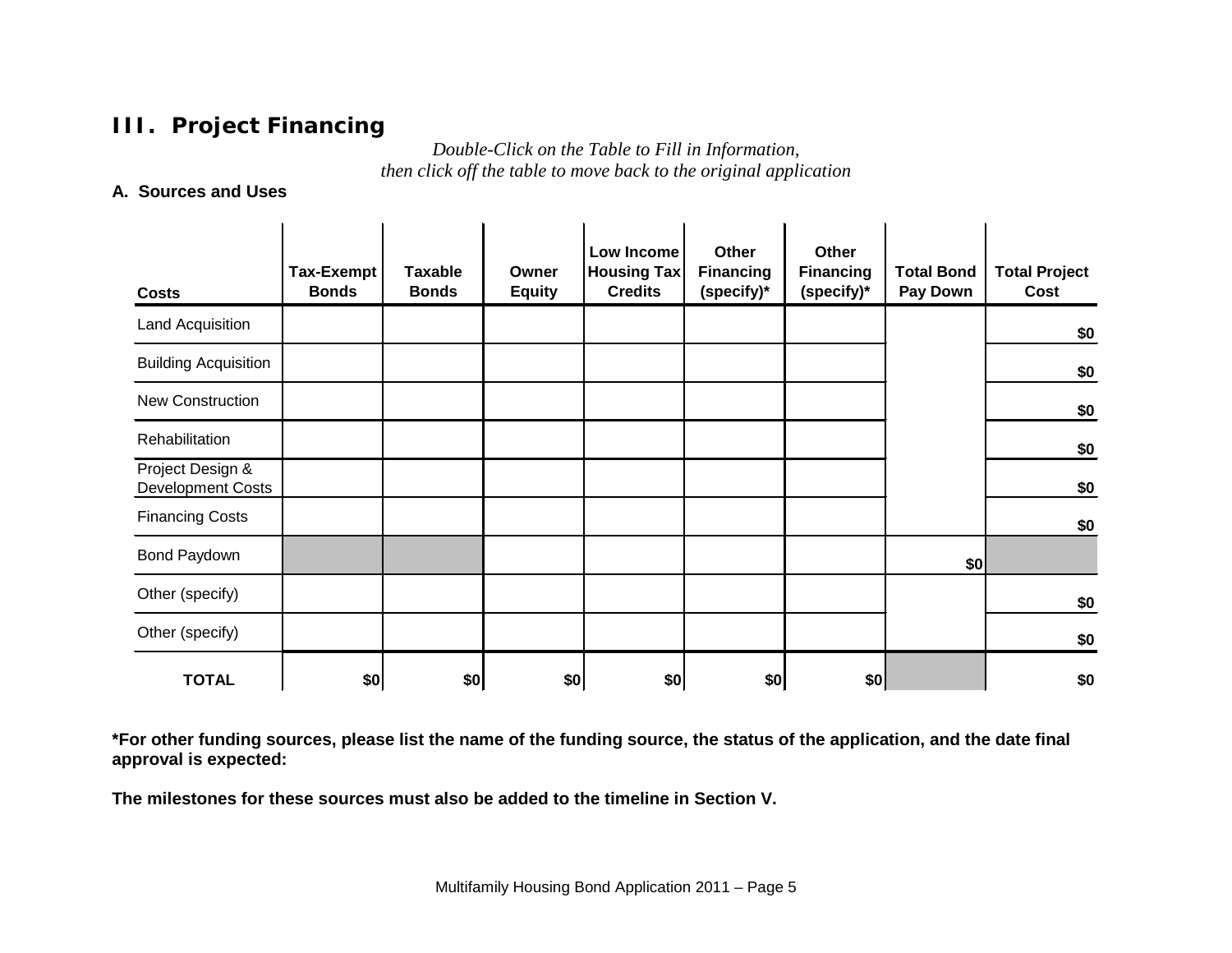| В. |  | <b>Bond Structure (Check all that apply)</b> |
|----|--|----------------------------------------------|
|----|--|----------------------------------------------|

□ Public Sale (Rated A Category or Better)

| $\Box$ Fixed Rate |  |
|-------------------|--|
|-------------------|--|

Variable Rate

Not Yet Determined

If public sale, what type of credit enhancement will be used?

| $\Box$ Bank Letter of Credit | $\Box$ Fannie Mae     | $\Box$ Freddie Mac      |
|------------------------------|-----------------------|-------------------------|
| $\Box$ FHA Insurance         | $\Box$ Bond Insurance | $\Box$ Other (Specify): |

 $\Box$  Freddie Mac

### **C. Does this project currently receive project-based rental assistance or debt service subsidies?**

 $\Box$  Yes  $\Box$  No

If yes, under which program?

Will the new ownership entity be retaining or renewing the rental assistance or subsidy?  $\Box$  Yes  $\Box$  No

How many units have rental assistance?

When does the current contract expire?

Please add the milestones for transferring this subsidy into the timeline in Section V.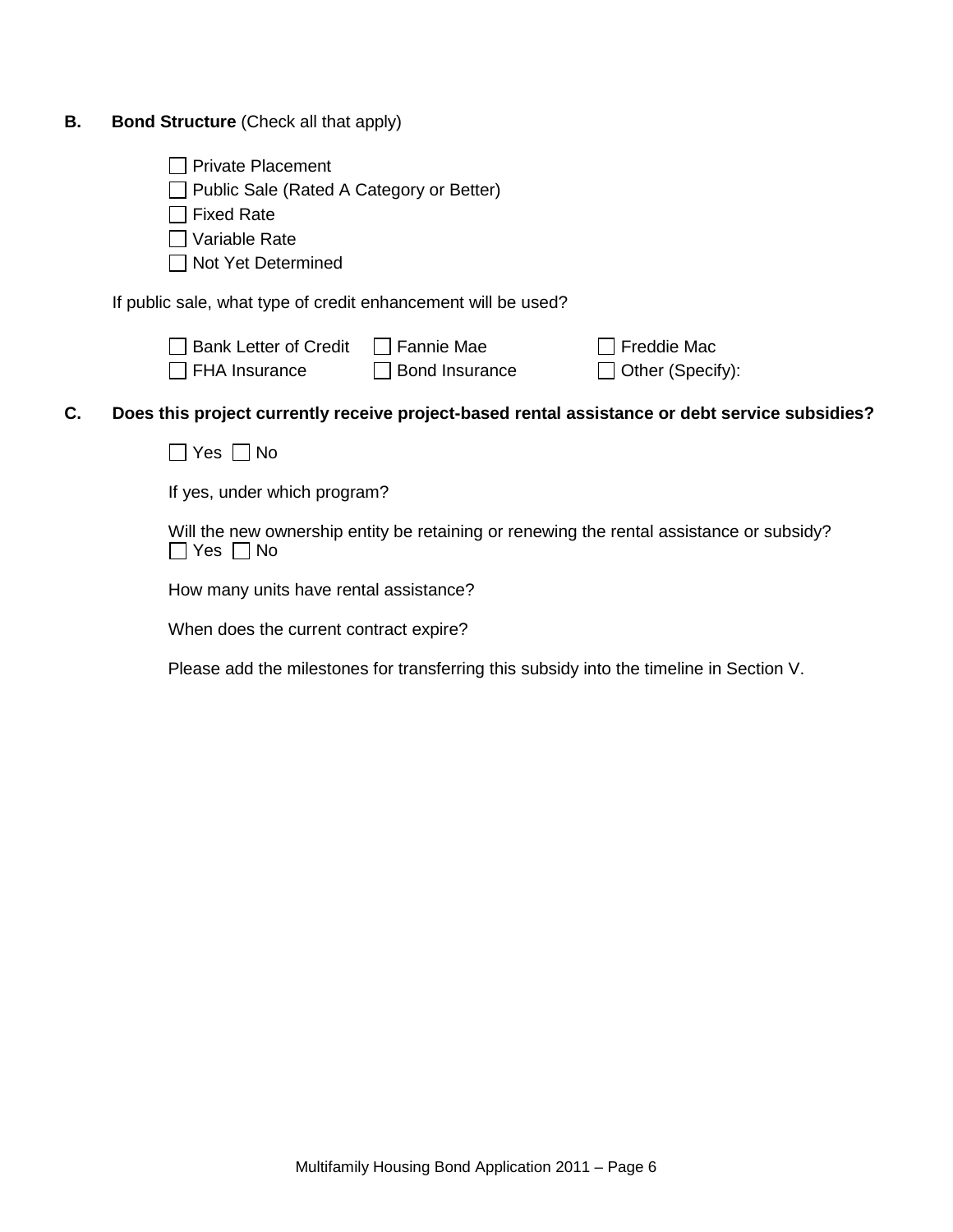# **IV. Project Contacts**

| А.        | <b>Borrower / Developer:</b>       |        |                    |  |
|-----------|------------------------------------|--------|--------------------|--|
|           | Company:                           |        |                    |  |
|           | <b>Street Address:</b>             |        |                    |  |
|           | City:                              | State: | Zip:               |  |
|           | Telephone:                         | Fax:   |                    |  |
|           | Email:                             |        |                    |  |
|           |                                    |        |                    |  |
| <b>B.</b> | <b>Borrower's</b>                  |        |                    |  |
|           | <b>Consultant:</b>                 |        |                    |  |
|           | Company:                           |        |                    |  |
|           | <b>Street Address:</b>             |        |                    |  |
|           | City:                              | State: | Zip:               |  |
|           | Telephone:                         | Fax:   |                    |  |
|           | Email:                             |        |                    |  |
|           |                                    |        |                    |  |
| C.        | <b>Borrower's Attorney:</b>        |        |                    |  |
|           | Company:                           |        |                    |  |
|           | <b>Street Address:</b>             |        |                    |  |
|           | City:                              | State: | Zip:               |  |
|           | Telephone:                         | Fax:   |                    |  |
|           | Email:                             |        |                    |  |
|           |                                    |        |                    |  |
| D.        | <b>Nonprofit Partner:</b>          |        |                    |  |
|           | Company:                           |        |                    |  |
|           | <b>Street Address:</b>             |        |                    |  |
|           | City:                              | State: | Zip:               |  |
|           | Telephone:                         | Fax:   |                    |  |
|           | Email:                             |        |                    |  |
|           |                                    |        |                    |  |
| Ε.        | <b>Underwriter:</b>                |        |                    |  |
|           | Company:<br><b>Street Address:</b> |        |                    |  |
|           |                                    |        |                    |  |
|           | City:                              | State: | $\overline{Z}$ ip: |  |
|           | Telephone:                         | Fax:   |                    |  |
|           | Email:                             |        |                    |  |
| F.        | <b>Construction Lender:</b>        |        |                    |  |
|           | Company:                           |        |                    |  |
|           | <b>Street Address:</b>             |        |                    |  |
|           |                                    | State: |                    |  |
|           | City:                              |        | Zip:               |  |
|           | Telephone:                         | Fax:   |                    |  |
|           | Email:                             |        |                    |  |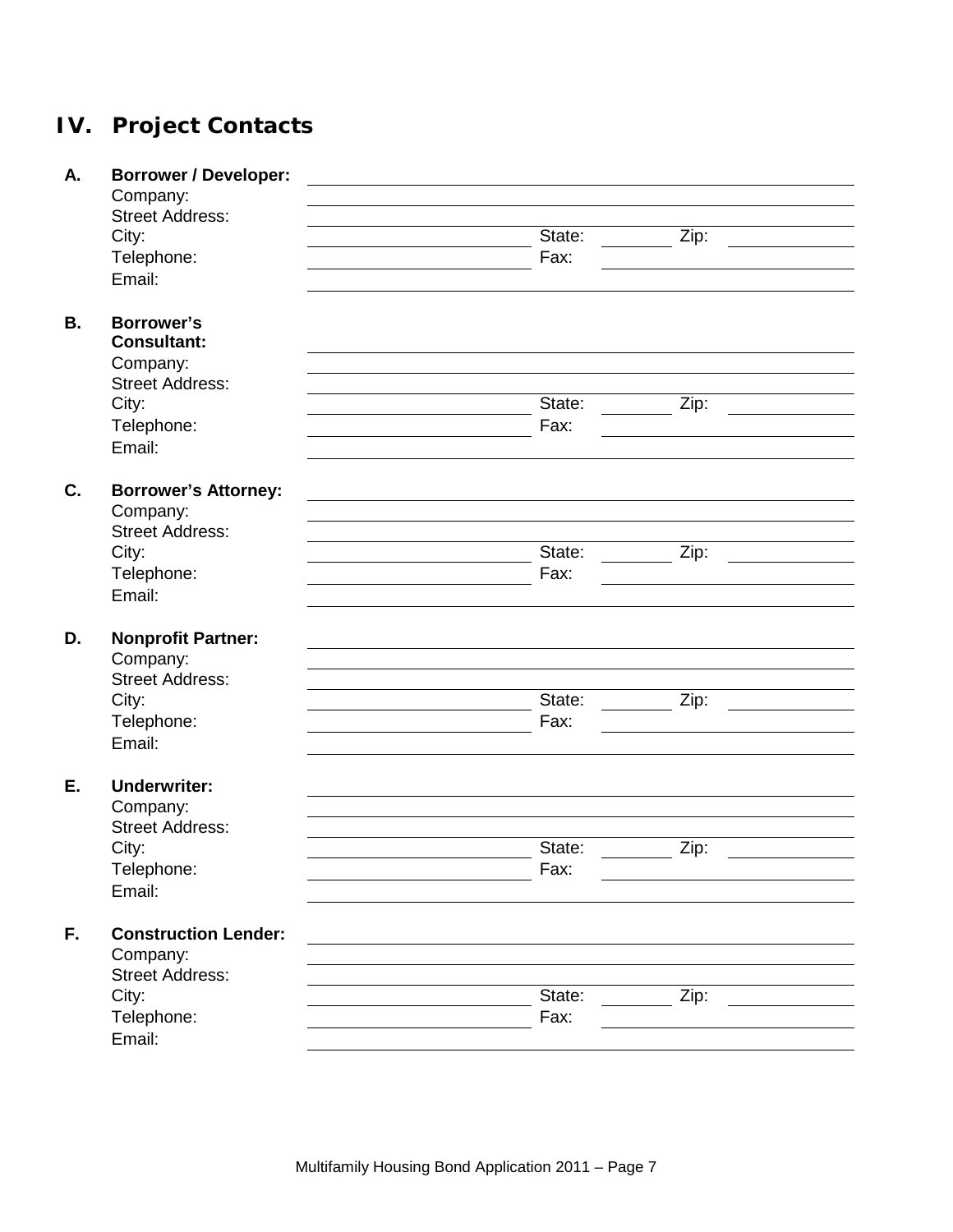| G. |         | <b>Permanent Lender:</b>                    |        |                    |
|----|---------|---------------------------------------------|--------|--------------------|
|    |         | Company:                                    |        |                    |
|    |         | <b>Street Address:</b>                      |        |                    |
|    | City:   |                                             | State: | Zip:               |
|    |         | Telephone:                                  | Fax:   |                    |
|    | Email:  |                                             |        |                    |
| Η. |         | <b>Tax Credit Investor:</b>                 |        |                    |
|    |         | Company:                                    |        |                    |
|    |         | <b>Street Address:</b>                      |        |                    |
|    | City:   |                                             | State: | Zip:               |
|    |         | Telephone:                                  | Fax:   |                    |
|    | Email:  |                                             |        |                    |
| I. |         | <b>Property Management</b>                  |        |                    |
|    |         | <b>Agency Contact:</b>                      |        |                    |
|    | Agency: |                                             |        |                    |
|    |         | <b>Street Address:</b>                      |        |                    |
|    | City:   |                                             | State: | $\overline{Z}$ ip: |
|    |         | Telephone:                                  | Fax:   |                    |
|    | Email:  |                                             |        |                    |
| J. |         | <b>Permitting Agency</b><br><b>Contact:</b> |        |                    |
|    | Agency: |                                             |        |                    |
|    |         | <b>Street Address:</b>                      |        |                    |
|    |         | City:                                       | State: | Zip:               |
|    |         | Telephone:                                  | Fax:   |                    |
|    |         | Email:                                      |        |                    |
|    |         |                                             |        |                    |
|    | K.      | <b>SEPA Agency</b><br><b>Contact:</b>       |        |                    |
|    |         |                                             |        |                    |
|    |         | Agency:                                     |        |                    |
|    |         | <b>Street Address:</b>                      | State: |                    |
|    |         | City:                                       |        | Zip:               |
|    |         | Telephone:                                  | Fax:   |                    |
|    |         | Email:                                      |        |                    |
|    | L.      | <b>Architect:</b>                           |        |                    |
|    |         | Company:                                    |        |                    |
|    |         | <b>Street Address:</b>                      |        |                    |
|    |         | City:                                       | State: | Zip:               |
|    |         | Telephone:                                  | Fax:   |                    |
|    |         | Email:                                      |        |                    |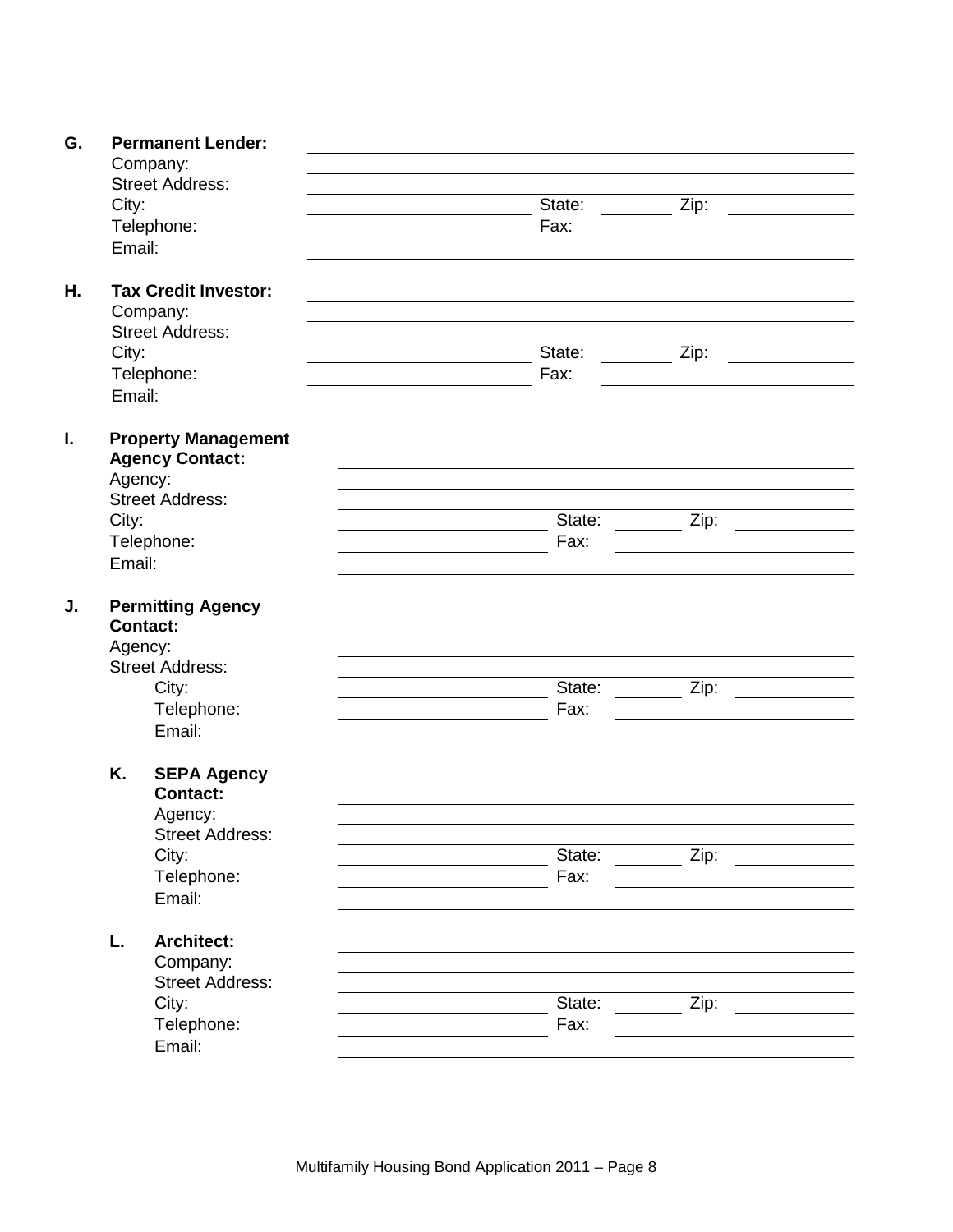### **M. Other:**

|    | Company:               |        |      |  |
|----|------------------------|--------|------|--|
|    | <b>Street Address:</b> |        |      |  |
|    | City:                  | State: | Zip: |  |
|    | Telephone:             | Fax:   |      |  |
|    | Email:                 |        |      |  |
| N. | Other:                 |        |      |  |
|    | Company:               |        |      |  |
|    | <b>Street Address:</b> |        |      |  |
|    | City:                  | State: | Zip: |  |
|    | Telephone:             | Fax:   |      |  |
|    | Email:                 |        |      |  |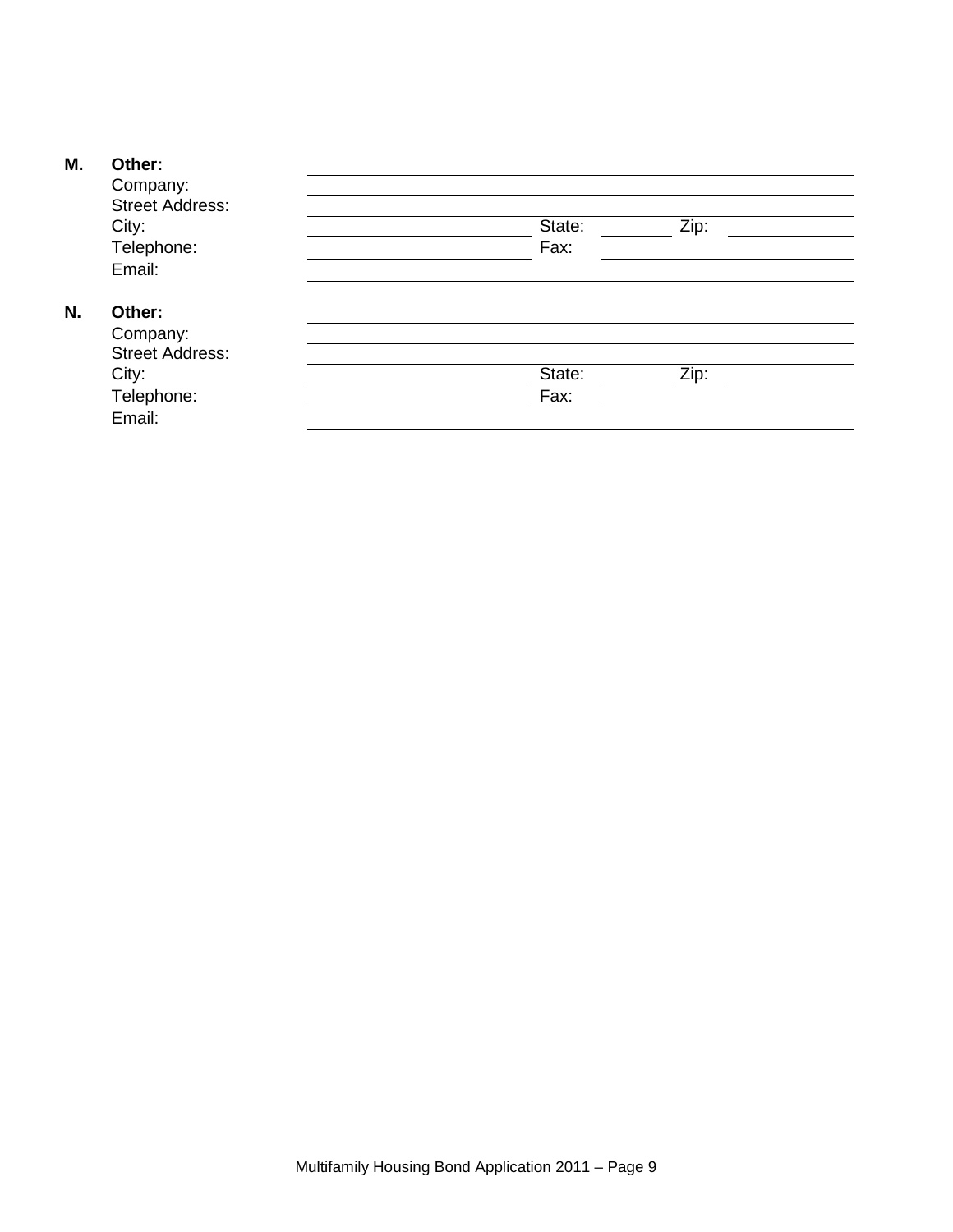# **V. Project Timeline**

| <b>Event</b>                      | <b>Date</b> | <b>Notes</b> |
|-----------------------------------|-------------|--------------|
| <b>Real Estate / Site Control</b> |             |              |
| <b>Site Control Obtained</b>      |             |              |
| <b>Site Control Expiration</b>    |             |              |
| <b>Property Manager Selected</b>  |             |              |
| <b>Construction</b>               |             |              |
| <b>Contractor Selected</b>        |             |              |
| <b>Contractor Bids Expected</b>   |             |              |
| <b>Permit Application</b>         |             |              |
| <b>Final Permit Approval</b>      |             |              |
| <b>SEPA Application</b>           |             |              |
| Final SEPA Approval               |             |              |
| <b>Construction Begins</b>        |             |              |
| <b>Construction Complete</b>      |             |              |
| <b>Financing</b>                  |             |              |
| <b>Bonds</b>                      |             |              |
| <b>Bond Application Submitted</b> |             |              |
| Payment of .5% WSHFC              |             |              |
| Deposit                           |             |              |
| <b>Scoping Meeting</b>            |             |              |
| <b>Commission Hearing</b>         |             |              |
| <b>Finance Resolution</b>         |             |              |
| <b>Bond Closing</b>               |             |              |
| <b>Tax Credits</b>                |             |              |
| <b>Market Study Ordered</b>       |             |              |
| <b>Application Submitted</b>      |             |              |
| Investor Identified               |             |              |
| <b>Construction Loan</b>          |             |              |
| <b>Executed Term Sheet</b>        |             |              |
| <b>Appraisal Ordered</b>          |             |              |
| <b>Appraisal Review Complete</b>  |             |              |
| <b>Final Approval</b>             |             |              |
| <b>Permanent Loan</b>             |             |              |
| <b>Executed Term Sheet</b>        |             |              |
| <b>Appraisal Ordered</b>          |             |              |
| <b>Appraisal Review Complete</b>  |             |              |
| <b>Final Approval</b>             |             |              |
| <b>Other Sources of Funds</b>     |             |              |
| <b>Application Date</b>           |             |              |
| <b>Award Date</b>                 |             |              |
| <b>Contract Completion Date</b>   |             |              |
| <b>Paydown of Bond</b>            |             |              |
| Other:                            |             |              |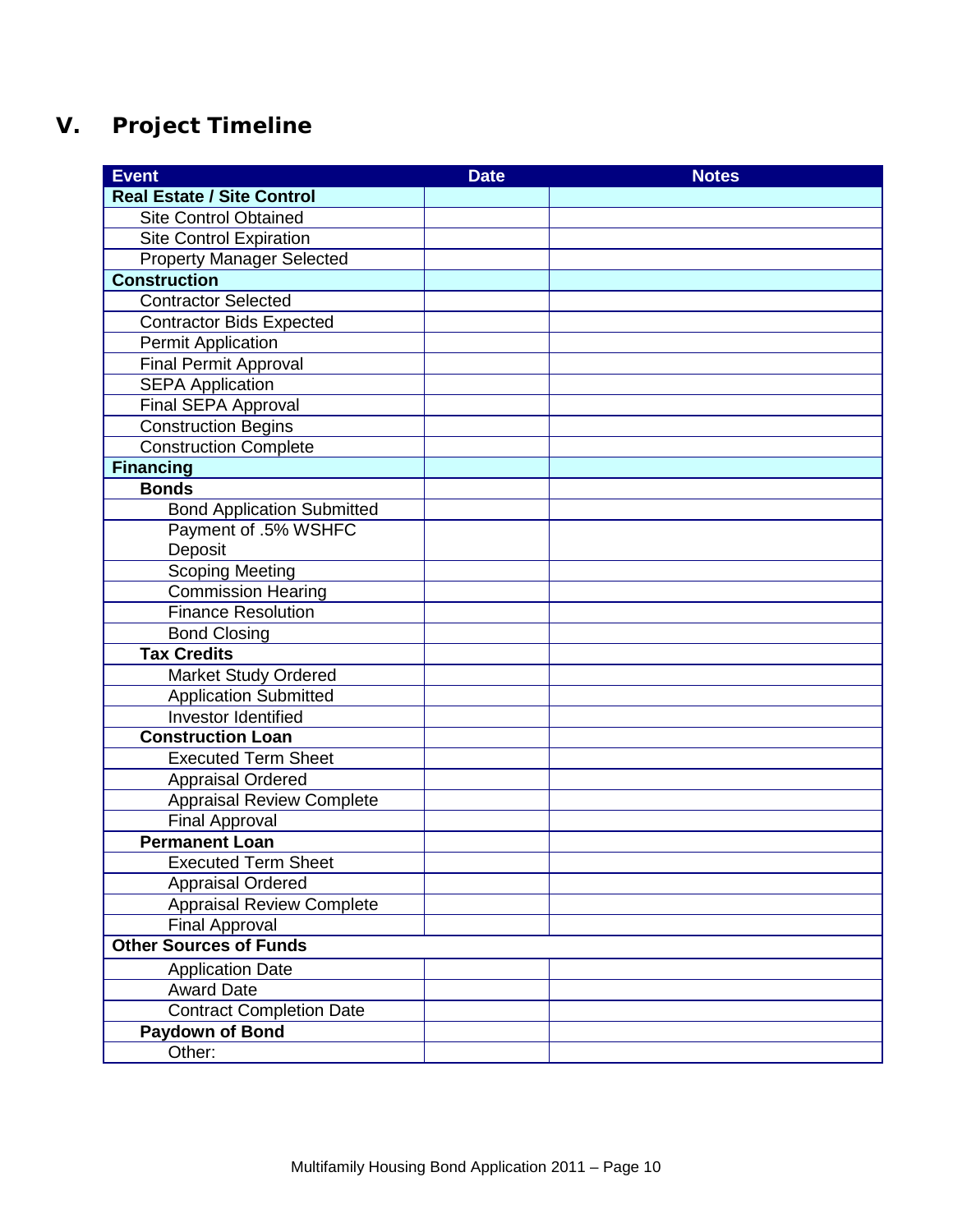\*\*If the project will involve the transfer of rental assistance or debt service subsidies to a new ownership entity, please add the milestones of the transfer process to the timeline.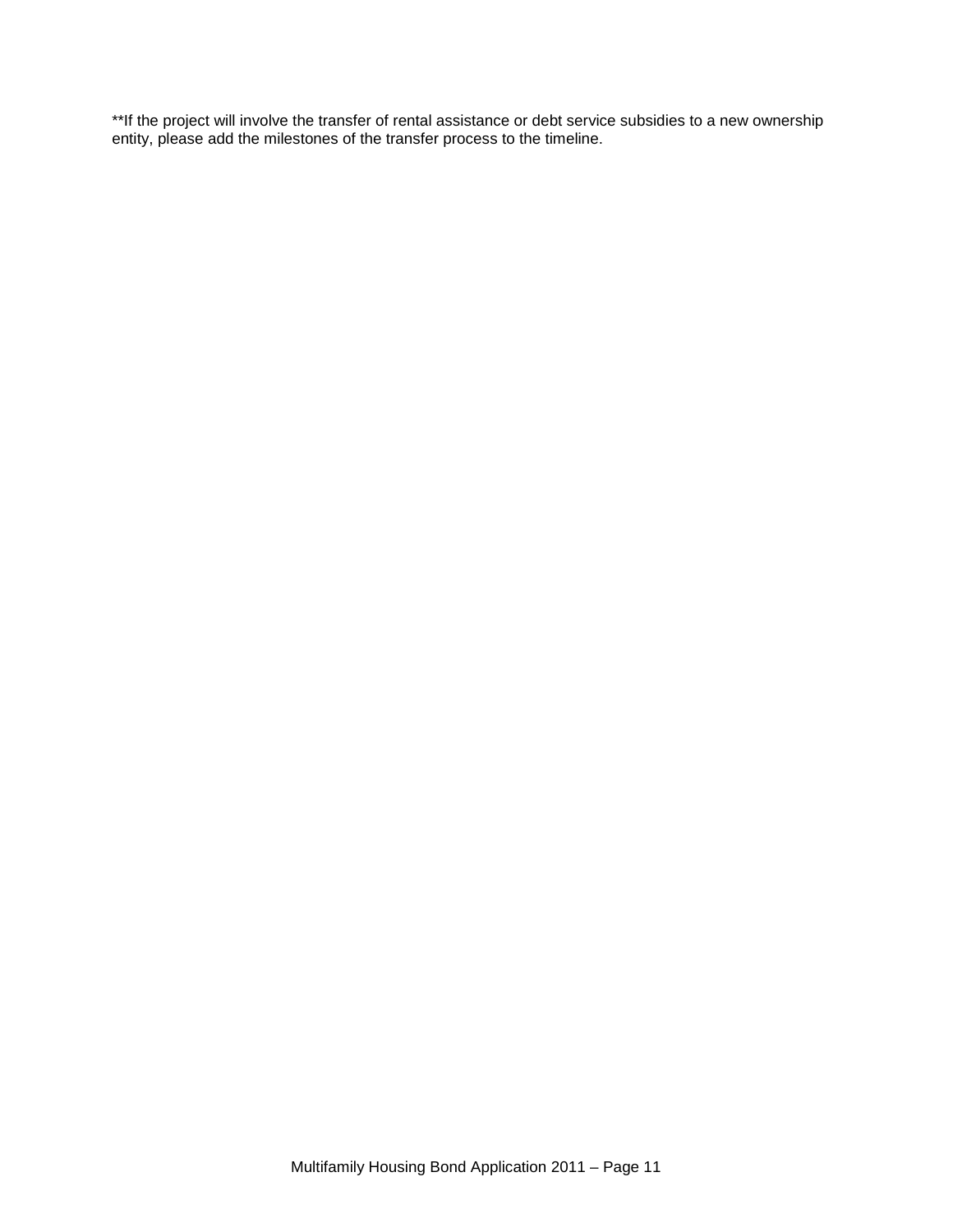## **VI. Multifamily Housing Evaluation Policy: Priority Categories**

Projects will be ranked first by the Priority Categories for which the project qualifies and second by the number of Optional Points the project has selected. Each project must select a minimum of 30 Optional Points. Recommendations for allocations of Bond Cap will be made to the Director of the Capital Projects Division based on the rank order of the projects. Please see the Multifamily Housing Evaluation Policy for a full description of the following Priority Categories [\(http://www.wshfc.org/housing/2011MFHEvaluationPolicy.pdf\)](http://www.wshfc.org/housing/2011MFHEvaluationPolicy.pdf). Required documentation for each category and point option is listed in Section VIII below.

Portfolio projects: A portfolio project will qualify for a Priority Category if the majority of the units within the portfolio are eligible for that Priority Category.

| Total number of units to be financed _____ divided by the number of units                                                                                                                                                                                                                                                                                                               |
|-----------------------------------------------------------------------------------------------------------------------------------------------------------------------------------------------------------------------------------------------------------------------------------------------------------------------------------------------------------------------------------------|
|                                                                                                                                                                                                                                                                                                                                                                                         |
| Government grants, government guaranteed loans or loan assistance                                                                                                                                                                                                                                                                                                                       |
| Vacancy rate of less than 5% in subsidized housing units in project's market<br>Difficult Development Area (DDA) or Qualified Census Tract (QCT)<br>RCW 84.14 – New and Rehabilitated Unit Dwelling in Urban Centers<br>Area targeted for housing by jurisdiction's Comprehensive Plan and in City<br>Area in a master plan or sub-area plan in which the jurisdiction is a participant |
|                                                                                                                                                                                                                                                                                                                                                                                         |

**D. Project does not qualify for any of the above Priority Categories**.

П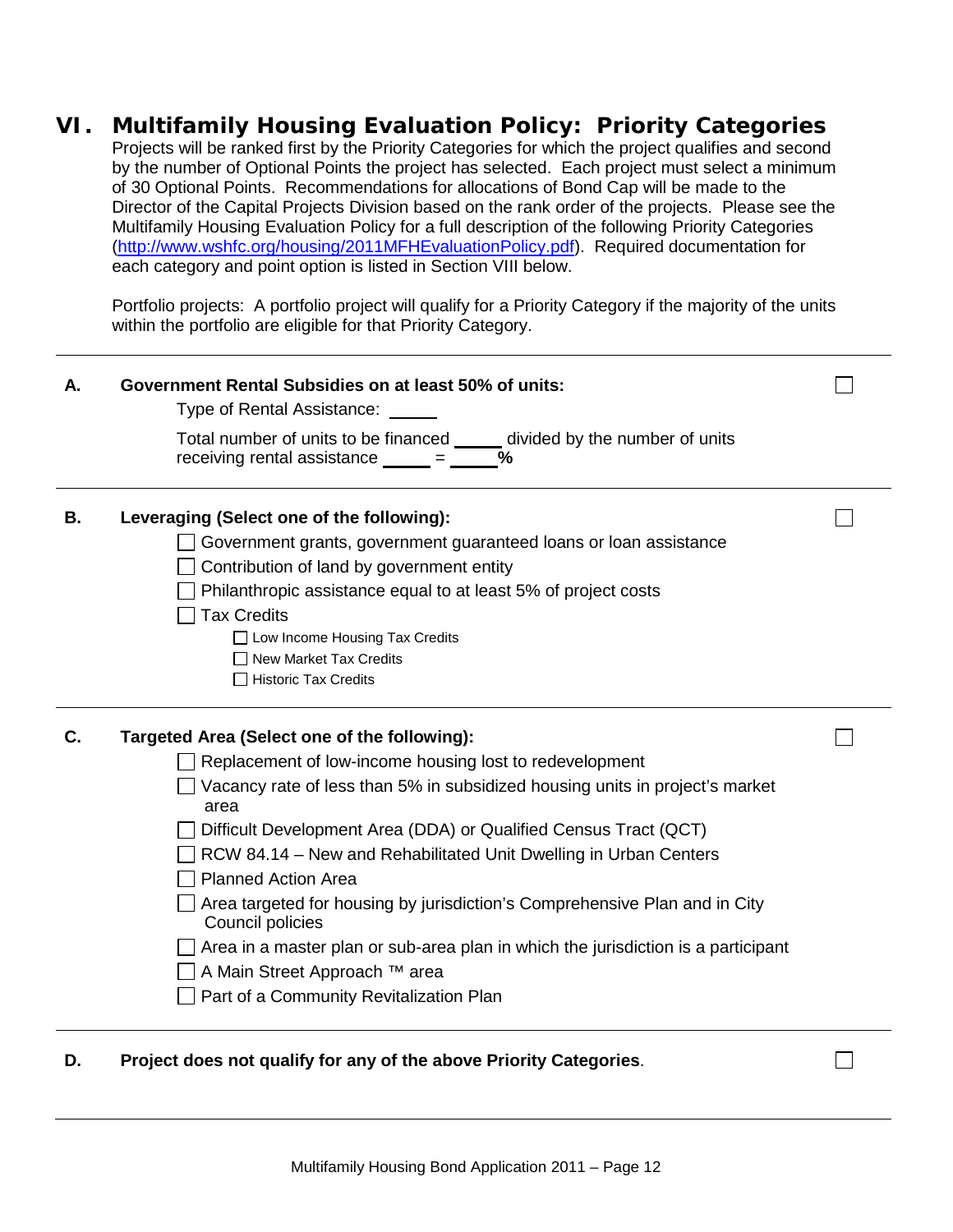### **E. Sustainable Building Criteria**

For projects using LIHTC and/or Housing Trust Fund funding:

□ Option A: [Evergreen Sustainable Development Standard](http://www.cted.wa.gov/DesktopModules/CTEDPublications/CTEDPublicationsView.aspx?tabID=0&ItemID=1545&MId=870&wversion=Staging) Criteria

All other borrowers must choose the above or one of the following:

|  | Option B: BuiltGreen Checklist |  |
|--|--------------------------------|--|
|--|--------------------------------|--|

□ Option C: LEED Certification

□ Option D: Select 8 Commission Criteria below

Recycled Construction Materials

 $\Box$  Low VOC paints, primers, and sealants

 $\Box$  Rehab projects: Install insulation with specified recycled content

□ Urea-formaldehyde free underlayment, cabinets, and storage units

□ Air infiltration barrier or Airtight Drywall Approach

 $\Box$  Pervious materials on at least 1/3 of driveways, walkways, and patios

Energy Star ® lighting fixtures, lighting systems, HVAC equipment, and appliances

 $\Box$  Concrete mix with minimum of 25% fly ash or other recycled aggregate materials

 $\Box$  Low flow fixtures with required specifications

 $\Box$  On-demand water heaters with an energy factor of greater than 0.80

Energy efficient windows with a U-factor of 0.35 or less

 $\Box$  Polyethylene piping for plumbing

□ Energy Star Reflective roofing

Energy Star or high-efficiency commercial grade fixtures in all common areas/outdoors

 $\Box$  Capture first  $\frac{1}{2}$  inch of rainfall, label storm drains to indicate where drain/inlet leads

 $\Box$  Landscape Plan showing the selection of native plants.

# **VII. Multifamily Housing Evaluation Policy: Optional Points**

Please see the Multifamily Housing Evaluation Policy for a description of the following point options [\(http://www.wshfc.org/housing/2011mfhevaluationpolicy.pdf\)](http://www.wshfc.org/housing/2011mfhevaluationpolicy.pdf). The minimum score required is 30 points.

П

### **QUALIFIED NONPROFIT PARTICIPATION**

A. For Qualified Nonprofits who sponsor and have material participation in a project. (4 points)

Or

B. For Qualified Nonprofits who sponsor and have material participation in a project and will be providing services to the community.  $(8 \text{ points})$ 

Or

C. For Qualified Nonprofits who will have 100% ownership interest in the project. (15 points)

 $1$  An explanation of services to be provided must accompany the application.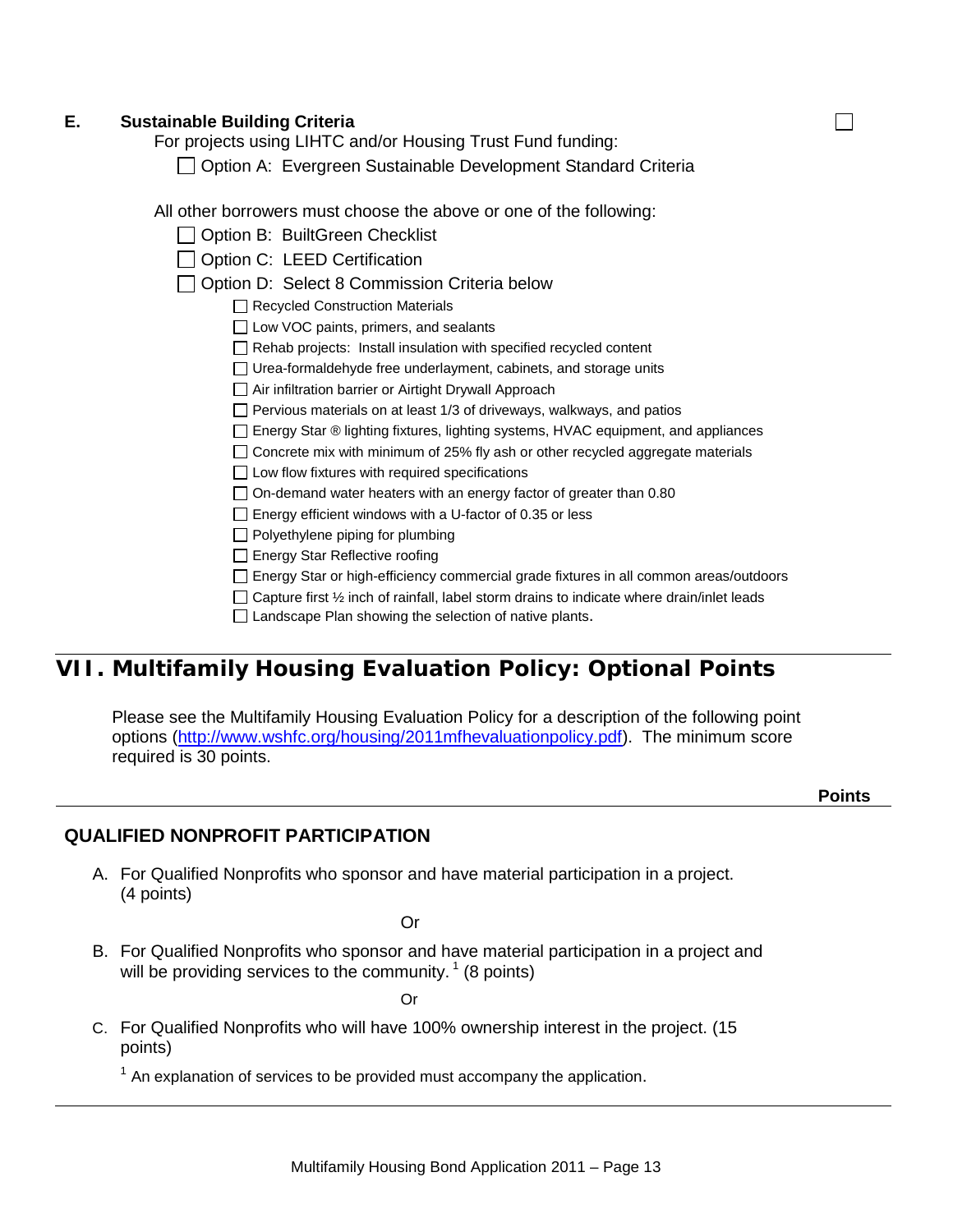### **QUALITY MANAGEMENT PROGRAM**

A. For applicants who have completed the full examination Washington State Quality Award (WSQA) program, or comparable nationally-recognized program similar or equivalent to the Baldrige National Quality Program criteria, within the last three years.<sup>\*\*</sup> (5 points)

Or

B. For applicants who have completed the WSQA's Lite Assessment within the last three years. (2 points)

\*\* Evidence of WSQA award must be submitted with the application.

| I.   | Taxable Bond Options (0.5 to 15 points)                                                                                                                                                                                                                                             |
|------|-------------------------------------------------------------------------------------------------------------------------------------------------------------------------------------------------------------------------------------------------------------------------------------|
|      | Taxable Bond Amount ______ divided by Tax-Exempt Bond Amount _____ =<br>$\%$                                                                                                                                                                                                        |
| Н.   | Project-Based Government Rental Subsidies on less than 50% of units (5 points)                                                                                                                                                                                                      |
| III. | <b>Extended Regulatory Agreement (Sponsor can select both criteria)</b><br>Projects with an extended Commission Bond Regulatory Agreement of 20<br>years (4 points)                                                                                                                 |
|      | Nonprofit sponsored projects which have restrictive use requirements in<br>excess of 20 years (5 points)                                                                                                                                                                            |
| IV.  | Additional Set-Asides (Sponsor can select both criteria)<br>30% of units at 50% AMI Set-Aside (10 points)<br>If selected, please enter 50% AMI rents on page 2.<br>Nonprofit sponsored projects with set aside requirements greater than 30% of<br>the units at 50% AMI (10 points) |
| V.   | Assisted Living Projects with Residents Receiving Medicaid (10 to 20 points)<br>Total number of units<br>divided by the Number of units receiving Medicaid $=$ %                                                                                                                    |
| VI.  | <b>Serving Large Households</b><br>10% of units (2.5 points)<br>20% of units (5 points)                                                                                                                                                                                             |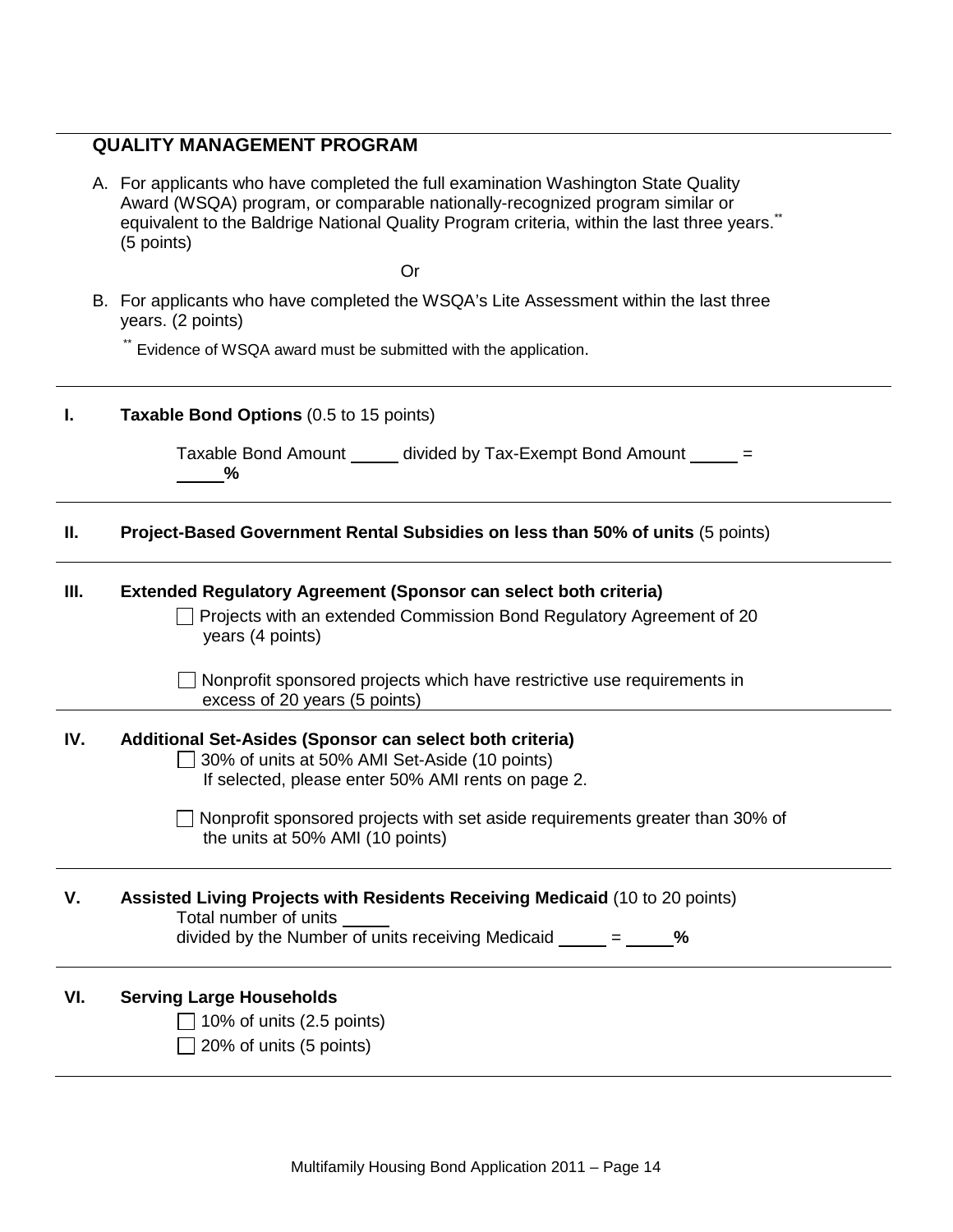| VII.  | <b>Serving Persons with Disabilities</b>                                                                                                                               |
|-------|------------------------------------------------------------------------------------------------------------------------------------------------------------------------|
|       | 10% of units (2.5 points)                                                                                                                                              |
|       | 20% of units (5 points)                                                                                                                                                |
| VIII. | <b>Housing with Services</b>                                                                                                                                           |
|       | <b>Option A: Senior Projects (10 points)</b>                                                                                                                           |
|       | Onsite food service via a commercial kitchen, housekeeping and/or linen<br>services                                                                                    |
|       | Assistance with Activities of Daily Living (ADL)                                                                                                                       |
|       | Please list at least 5 ADL services that will be provided:                                                                                                             |
|       | <b>Option B: General Low-Income Projects (5 points)</b>                                                                                                                |
|       | $\Box$ Provide housing that follows a service enriched model                                                                                                           |
| IX.   | Development Amenities (2 points each)                                                                                                                                  |
|       | Create 3 sidewalks or pathways linking project to surrounding neighborhood                                                                                             |
|       | Onsite community garden for resident use                                                                                                                               |
|       | Onsite computer business / learning center with high speed internet access                                                                                             |
|       | Onsite playground or senior fitness trail                                                                                                                              |
|       | Installation of broadband port with free internet access in every unit                                                                                                 |
|       | Program that provides access to fresh local food for residents                                                                                                         |
| Χ.    | <b>Nonprofit Housing Support*</b>                                                                                                                                      |
|       | The greater of 0.10% donation or \$5,000 (4 points)                                                                                                                    |
|       | The greater of 0.20% donation or \$10,000 (8 points)                                                                                                                   |
|       | * See Section VIII, projects with on-site kitchens and food service may apply this                                                                                     |
|       | donation to fund contract(s) with local food producers. A detailed plan approved by the                                                                                |
|       | Commission must accompany the application. (To qualify for this use, please contact the                                                                                |
|       | Commission.)<br>* If a project elects points under Section IX to participate in a program to provide access                                                            |
|       | to fresh local food for residents and/or food banks, the donation may be used to fund this<br>participation. (To qualify for this use, please contact the Commission.) |
| XI.   | <b>Number of Units</b>                                                                                                                                                 |
|       | Less than 50 units (10 points)                                                                                                                                         |
|       | 50 to 75 units (5 points)                                                                                                                                              |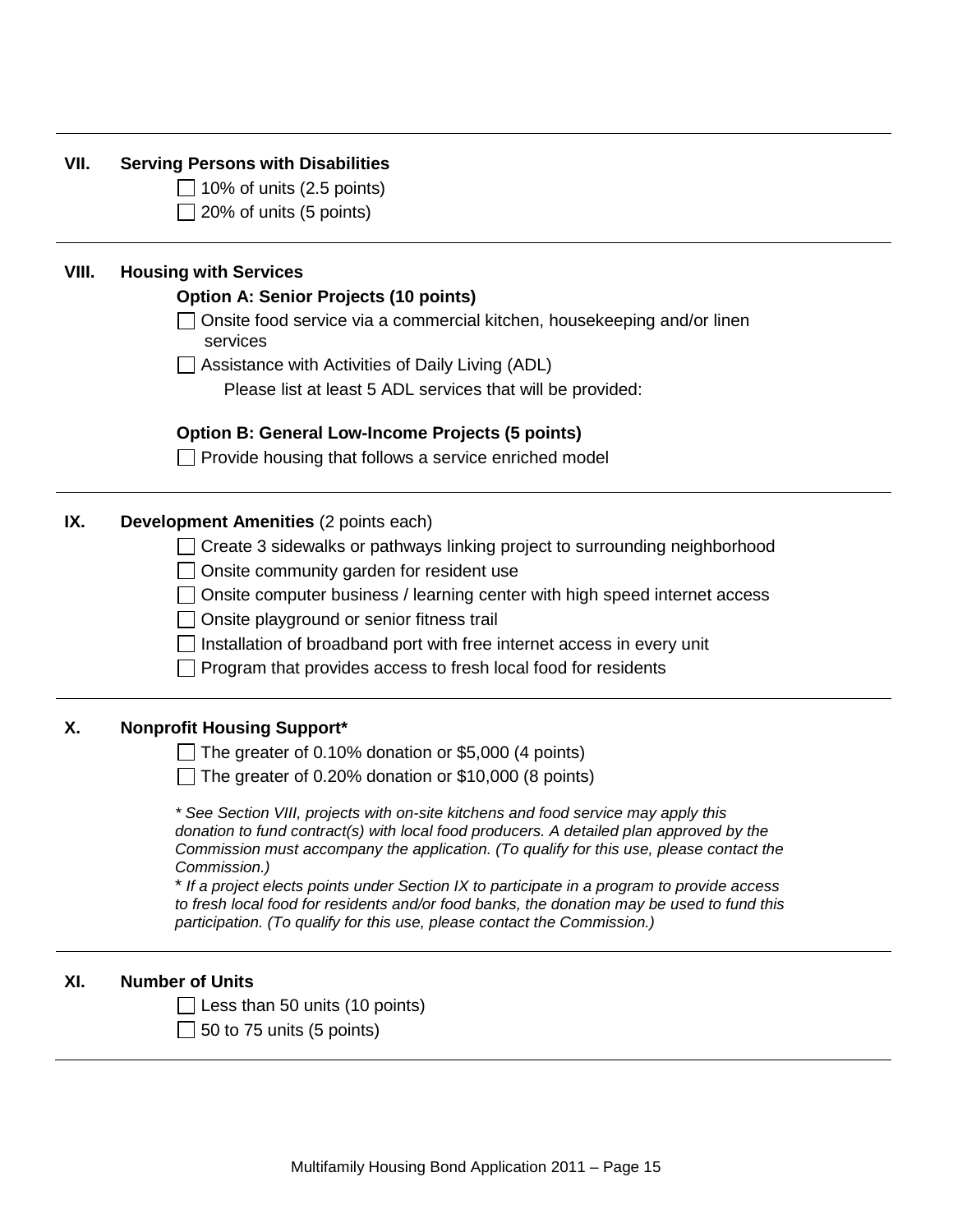| XII.  | <b>Mixed Use Projects (10 points)</b><br>Commercial square footage<br>divided by total square footage of ground floor $\frac{1}{\sqrt{1-\frac{1}{\sqrt{1-\frac{1}{\sqrt{1-\frac{1}{\sqrt{1-\frac{1}{\sqrt{1-\frac{1}{\sqrt{1-\frac{1}{\sqrt{1-\frac{1}{\sqrt{1-\frac{1}{\sqrt{1-\frac{1}{\sqrt{1-\frac{1}{\sqrt{1-\frac{1}{\sqrt{1-\frac{1}{\sqrt{1-\frac{1}{\sqrt{1-\frac{1}{\sqrt{1-\frac{1}{\sqrt{1-\frac{1}{\sqrt{1-\frac{1}{\sqrt{1-\frac{1}{\sqrt{1-\$<br>%                                                        |
|-------|--------------------------------------------------------------------------------------------------------------------------------------------------------------------------------------------------------------------------------------------------------------------------------------------------------------------------------------------------------------------------------------------------------------------------------------------------------------------------------------------------------------------------|
| XIII. | <b>Community Amenities*</b> (2 points each)<br>$\Box$ A park or public recreational facility<br>A public library or community center / senior center<br>A grocery store that provides fresh produce and meat<br>A public (K-12) school or licensed daycare<br>An urgent care or emergency medical facility<br>Three existing sidewalks/pathways that link the residential development to the<br>surrounding neighborhood<br>* A map must be provided indicating that the amenity is within 1/2 mile walking<br>distance. |
| XIV.  | <b>Transportation Choices</b><br>Within $\frac{1}{2}$ mile walking distance of 1 public transit line (2 points)<br>Within $\frac{1}{2}$ mile walking distance of 2 or more public transit lines (4 points)                                                                                                                                                                                                                                                                                                               |
| XV.   | <b>Site Location</b><br>Greyfield (15 points)<br>Brownfield (20 points)<br>Adaptive Reuse Site (15 points)                                                                                                                                                                                                                                                                                                                                                                                                               |
| XVI.  | <b>Sustainable Building Options</b><br>Photovoltaic Panels (10 points)<br>Photovoltaic Ready (3 points)<br>Water Conservation (2 points)<br>Water-Permeable Walkways (2 points)<br>Water-Permeable Parking Areas (2 points)<br>Green Vegetated Roof (4 points)<br>Bioretention and Open Bioretention Swale Systems (5 points)                                                                                                                                                                                            |

# **Total Points** (minimum of 30)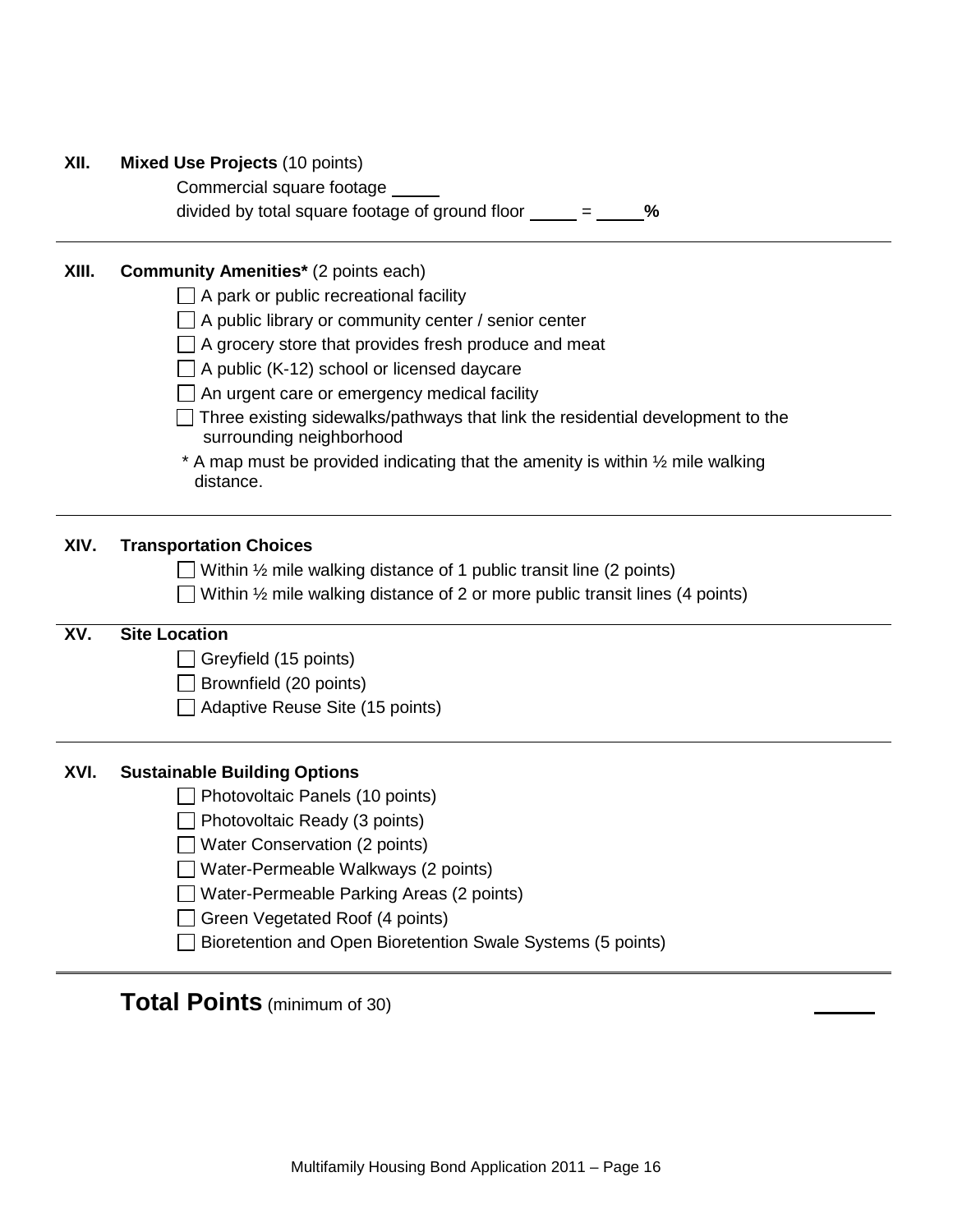# **VIII. Multifamily Housing Evaluation Policy Attachments**

In order to qualify for the Priority Categories or the Optional Points selected in Sections VI and VII above, the following documentation must be provided with the application:

### **Priority Categories**

| A. Government Rental Subsidies<br>Please provide evidence of a rental subsidy contract or the one that will<br>be in place with the number of units and the expiration date clearly<br>highlighted.<br>USDA Rural Development Projects: A letter from RD indicating that a<br>٠<br>complete application for each of the properties has been submitted to<br>RD. |  |
|-----------------------------------------------------------------------------------------------------------------------------------------------------------------------------------------------------------------------------------------------------------------------------------------------------------------------------------------------------------------|--|
| <b>B.</b> Leveraging                                                                                                                                                                                                                                                                                                                                            |  |
| Government grants, government guaranteed loans or loan assistance<br>A copy of the agreement with the funding source detailing the<br>amount and contract conditions, including provisions for monitoring<br>compliance, if applicable.                                                                                                                         |  |
| Contribution of land by government entity                                                                                                                                                                                                                                                                                                                       |  |
| A copy of a current appraisal to establish the value of the<br>contributed land                                                                                                                                                                                                                                                                                 |  |
| A legal description of the land being contributed<br>٠                                                                                                                                                                                                                                                                                                          |  |
| If the land is being contributed on a minimal lease basis, provide<br>п<br>the terms of the lease and document the value of the lease over<br>market rates                                                                                                                                                                                                      |  |
| Philanthropic assistance equal to at least 5% of project costs                                                                                                                                                                                                                                                                                                  |  |
| A copy of the agreement with the funding source detailing the<br>٠<br>amount and contract conditions, including provisions for monitoring<br>compliance, if applicable.                                                                                                                                                                                         |  |
| <b>Tax Credits</b>                                                                                                                                                                                                                                                                                                                                              |  |
| Low Income Housing Tax Credits: Complete the Tax Credit<br>section of the Project Timeline in Section V of the application.                                                                                                                                                                                                                                     |  |
| New Market Tax Credits: A description of the relationship of the<br>٠<br>housing to the property receiving the New Market Tax Credits                                                                                                                                                                                                                           |  |
| Historic Tax Credits: Description of the Historic Tax Credit<br>٠<br>partnership and status.                                                                                                                                                                                                                                                                    |  |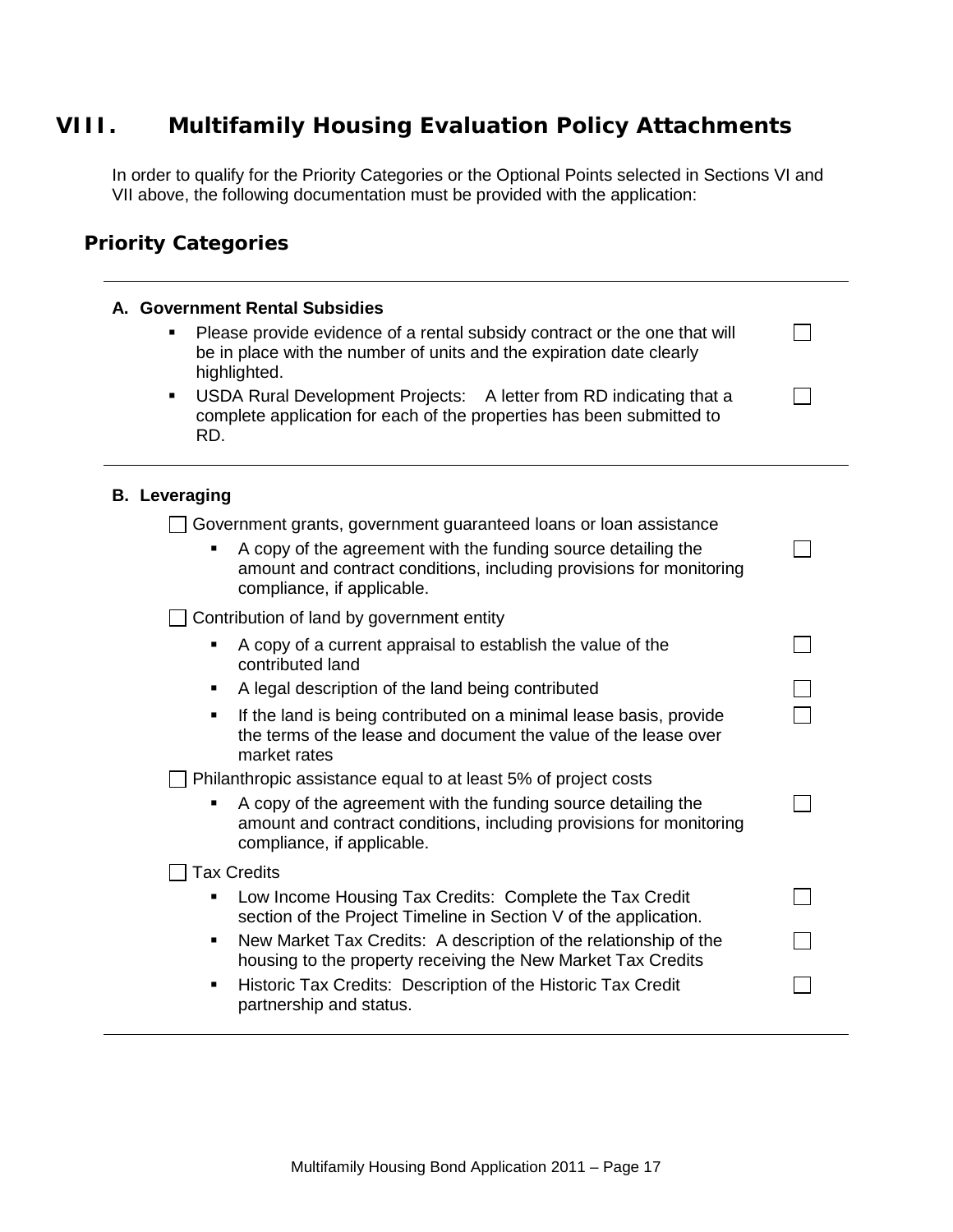| C. Targeted Area                                                                                                                                                        |  |
|-------------------------------------------------------------------------------------------------------------------------------------------------------------------------|--|
| Replacement of low-income housing lost to redevelopment                                                                                                                 |  |
| Documentation of the governmental entity's request                                                                                                                      |  |
| Written explanation of the units to be lost                                                                                                                             |  |
| Vacancy rate of less than 5% in subsidized housing units in project's market<br>area                                                                                    |  |
| Description of the market area<br>٠                                                                                                                                     |  |
| A list of the properties with subsidized units detailing the type of subsidy<br>٠<br>and the vacancy rate for each property                                             |  |
| If there are no subsidized units in the market area, a market study must be<br>٠<br>submitted.                                                                          |  |
| Difficult Development Area (DDA) or Qualified Census Tract (QCT)                                                                                                        |  |
| Documentation indicating that the project lies within a current DDA or QCT                                                                                              |  |
| RCW 84.14 – New and Rehabilitated Unit Dwelling in Urban Centers                                                                                                        |  |
| Documentation of the project's location in the specified area                                                                                                           |  |
| <b>Planned Action Area</b>                                                                                                                                              |  |
| Documentation of the project's location in the specified area                                                                                                           |  |
| Area targeted for housing by jurisdiction's Comprehensive Plan and in City<br>Council policies                                                                          |  |
| Documentation of the project's location in the targeted area including<br>copies of the relevant sections of the Comprehensive Plan and City<br><b>Council Policies</b> |  |
| Area in a master plan or sub-area plan in which the jurisdiction is a participant                                                                                       |  |
| Documentation of the project's location in the specified area                                                                                                           |  |
| A Main Street Approach ™ area                                                                                                                                           |  |
| Documentation of the project's location in the specified area                                                                                                           |  |
| Part of a Community Revitalization Plan                                                                                                                                 |  |
| Documentation of the project's location in the specified area including<br>copies of the relevant sections of the Revitalization Plan                                   |  |
| D. Sustainable Building Criteria                                                                                                                                        |  |
| Evergreen Sustainable Development Standard Criteria                                                                                                                     |  |
| Evergreen Sustainable Development Standard Checklist & Certification                                                                                                    |  |
| Built Green™                                                                                                                                                            |  |
| Built Green™ checklist                                                                                                                                                  |  |
| LEED (Leadership in Energy and Environmental Design)                                                                                                                    |  |
| Proof of project registration with an affiliate of the USGBC                                                                                                            |  |
| Commission Criteria (8 of the sixteen criteria)                                                                                                                         |  |
| A certification from the project architect of record or general contractor,<br>stating that the chosen criteria will be included in the plans and specs.                |  |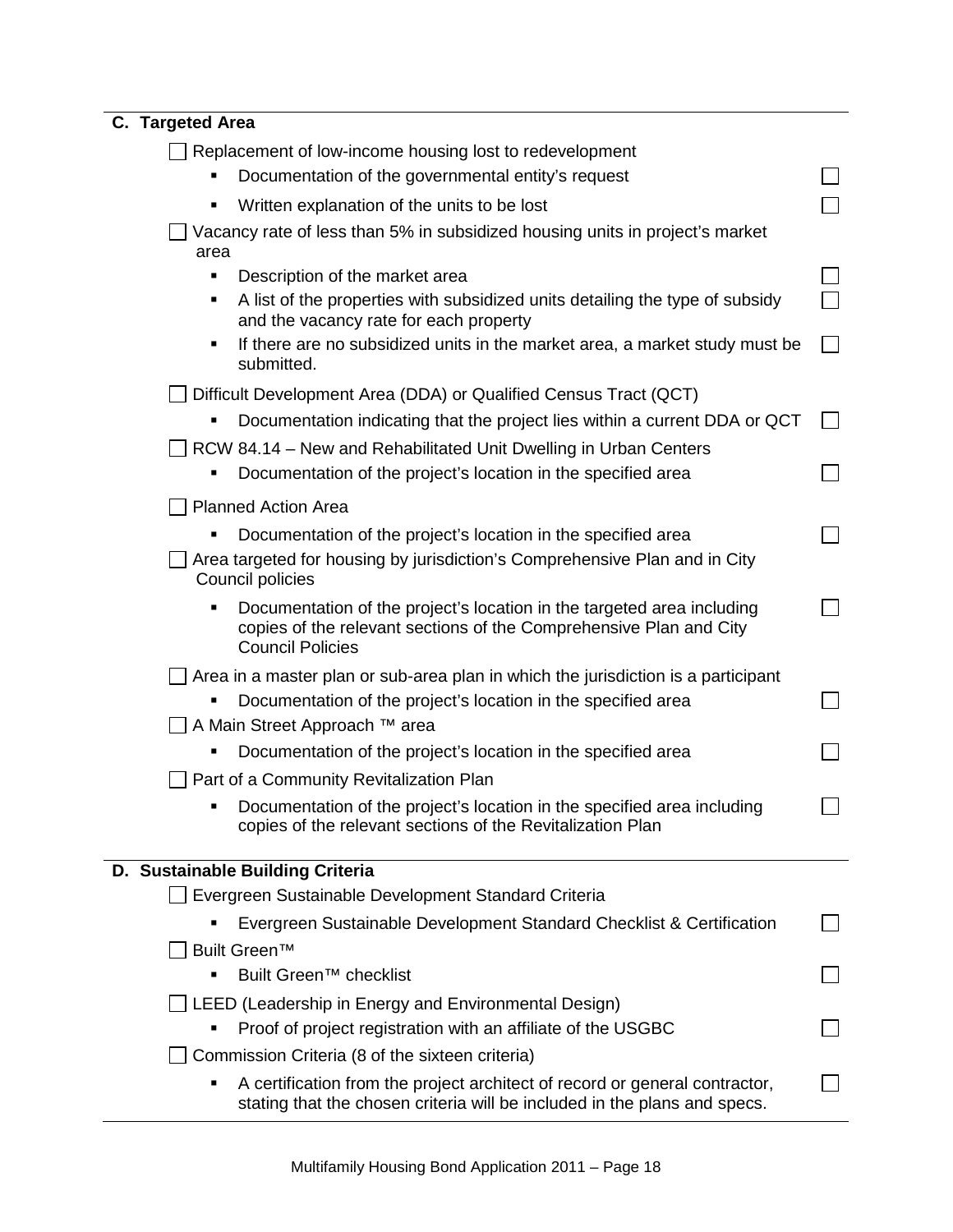## **Qualified Nonprofit Participation**

Sponsors must provide the following in order to receive points under the Qualified Nonprofit Participation criteria.

|           | A copy of the Nonprofit Organization's IRS determination letter;                                                                                                                                                                                                                                                                                                                                            |  |
|-----------|-------------------------------------------------------------------------------------------------------------------------------------------------------------------------------------------------------------------------------------------------------------------------------------------------------------------------------------------------------------------------------------------------------------|--|
|           | A complete copy of the Nonprofit Organization's articles of incorporation as<br>filed with the Secretary of State. (For a Qualified Nonprofit Organization, the<br>articles of incorporation must have as one of its exempt purposes the<br>"fostering" of low-income housing".);                                                                                                                           |  |
|           | Complete copies of the bylaws and other governing instruments of the<br>Nonprofit Organization;                                                                                                                                                                                                                                                                                                             |  |
| ٠         | Evidence that the Nonprofit Organization has an ownership interest in the<br>project, and that the Nonprofit Organization will materially participate in the<br>development and operation of the project throughout the project compliance<br>period;                                                                                                                                                       |  |
|           | A certification by the Nonprofit Organization that it is not Affiliated With, or<br>Controlled By, a for-profit organization, entity, or individual;                                                                                                                                                                                                                                                        |  |
| $\bullet$ | A list of names of all board members and officers of the Nonprofit<br>Organization and any affiliation (plus the nature of the affiliation) such board<br>member or officer has with any for-profit entities or individuals;                                                                                                                                                                                |  |
|           | In addition, projects that are owned by a partnership or limited liability company will qualify for<br>these Credit Set-Asides only if the following additional requirements are satisfied:                                                                                                                                                                                                                 |  |
| ٠         | For a partnership, all general partners must be Qualified Nonprofit<br>Organizations or Nonprofit Organizations, respectively, depending upon the<br>Credit Set-Aside selected;                                                                                                                                                                                                                             |  |
| ٠         | For a limited liability company, all members (other than the<br>investor/member) and managers must be Qualified Nonprofit Organizations<br>or Nonprofit Organizations, depending upon the Credit Set Aside selected.<br>Further, the investor/member must not actively participate in the day-to-day<br>management of the Company; and                                                                      |  |
|           | The partnership agreement or limited liability company agreement must<br>specifically evidence that the Nonprofit Organization will materially<br>participate in the project's development and operation and is not merely a<br>nominee. Furthermore, all partners, managers and members will be required<br>to give the sworn statement concerning control and affiliation described in<br>item (5) above. |  |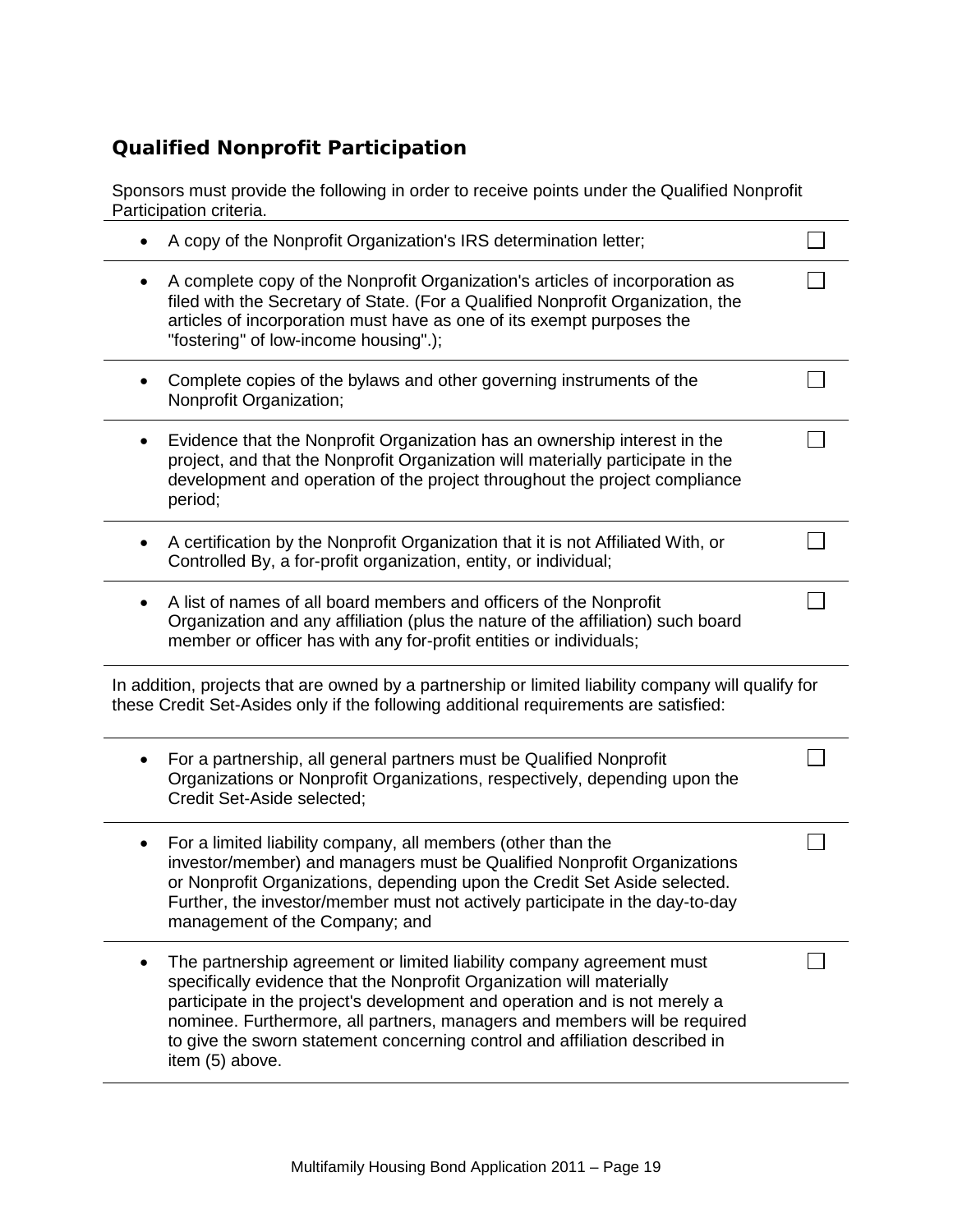# **Optional Points**

| I.    | Taxable Bonds: No documentation required                                                                                                                                                                                                                                                                                                                                                                                                             |  |
|-------|------------------------------------------------------------------------------------------------------------------------------------------------------------------------------------------------------------------------------------------------------------------------------------------------------------------------------------------------------------------------------------------------------------------------------------------------------|--|
| Ш.    | Government Rental Subsidies on less than 50% of units<br>A copy of the Rental Subsidy Contract with the number of units and the<br>٠<br>expiration date clearly highlighted<br>Timeline for transfer is included in the Application Timeline (Section V).<br>٠<br>USDA Rural Development Projects: A letter from a USDA RD Multifamily<br>$\blacksquare$<br>Housing Loan Specialist acknowledging that RD is aware of the project and its<br>timing. |  |
| Ш.    | <b>Extended Regulatory Agreement: No documentation required</b>                                                                                                                                                                                                                                                                                                                                                                                      |  |
| IV.   | <b>Additional Set-Asides</b><br>Enter 50% AMI rents on page 2 of Application                                                                                                                                                                                                                                                                                                                                                                         |  |
| V.    | <b>Assisted Living Projects with Medicaid</b><br>If an acquisition project, attach a statement from the seller indicating the<br>٠<br>number of Medicaid recipients currently living in the property.                                                                                                                                                                                                                                                |  |
| VI.   | Large Household Set-aside: No documentation required                                                                                                                                                                                                                                                                                                                                                                                                 |  |
| VII.  | <b>Persons with Disabilities Set-aside</b><br>Demonstration that the project has identified and will provide (either directly or<br>٠<br>indirectly through another appropriate entity) appropriate support and social<br>services for persons with disabilities.<br>Executed referral agreement with a federal, state, or local government or with<br>٠<br>a nonprofit agency that provides services to the disabled population(s) in-<br>house     |  |
| VIII. | <b>Housing with Services</b><br>Description of the scope of services, type of staff providing the assistance,<br>and the percentage of residents able to use the services                                                                                                                                                                                                                                                                            |  |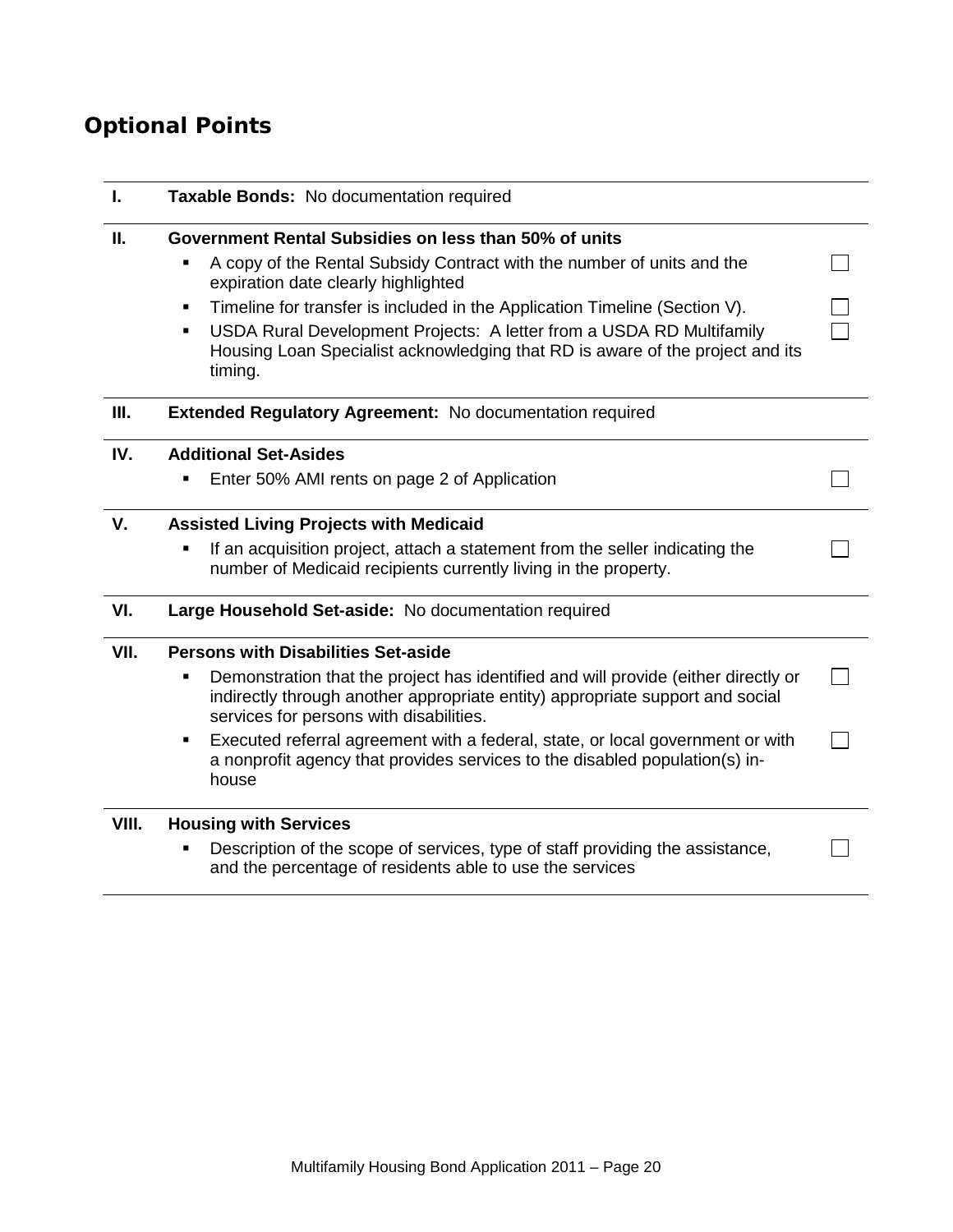| <b>Development Amenities</b>                                                                                                                                                                                                                                                                                                                                          |  |  |  |  |                                                                                                              |
|-----------------------------------------------------------------------------------------------------------------------------------------------------------------------------------------------------------------------------------------------------------------------------------------------------------------------------------------------------------------------|--|--|--|--|--------------------------------------------------------------------------------------------------------------|
| Provide a site plan or floor plan indicating the location of each amenity<br>selected.                                                                                                                                                                                                                                                                                |  |  |  |  |                                                                                                              |
| Onsite computer business/learning center: Submit plans indicating site<br>٠<br>locations, number of computers, and access to printer(s).<br>Installation of broadband: Provide a certification from the project architect that<br>٠<br>broadband ports will be installed in each unit or the availability of wi-fi and<br>indicate the number of community computers. |  |  |  |  |                                                                                                              |
|                                                                                                                                                                                                                                                                                                                                                                       |  |  |  |  | Onsite community gardens: Provide proof of contact/partnership with a local<br>community garden association. |
| Local food access: Provide proof of contact/partnership with a nonprofit whose<br>mission includes support of local food networks.                                                                                                                                                                                                                                    |  |  |  |  |                                                                                                              |
| <b>Nonprofit Housing Support</b>                                                                                                                                                                                                                                                                                                                                      |  |  |  |  |                                                                                                              |
| Identify the recipient, if known, of the donation as "Other" on page 8.                                                                                                                                                                                                                                                                                               |  |  |  |  |                                                                                                              |
| <b>Number of Units: No documentation required.</b>                                                                                                                                                                                                                                                                                                                    |  |  |  |  |                                                                                                              |
| <b>Mixed-Use projects</b>                                                                                                                                                                                                                                                                                                                                             |  |  |  |  |                                                                                                              |
| A letter from the project architect certifying the total square footage of each<br>type of use within the building or the site.                                                                                                                                                                                                                                       |  |  |  |  |                                                                                                              |
| <b>Community Amenities</b>                                                                                                                                                                                                                                                                                                                                            |  |  |  |  |                                                                                                              |
| A list including the name and address of each amenity selected                                                                                                                                                                                                                                                                                                        |  |  |  |  |                                                                                                              |
| A context map indicating the location of each amenity                                                                                                                                                                                                                                                                                                                 |  |  |  |  |                                                                                                              |
| <b>Transportation Choices</b>                                                                                                                                                                                                                                                                                                                                         |  |  |  |  |                                                                                                              |
| A map demonstrating the location of the project in relationship to the transit<br>service including the name of the transit provider and the route numbers with<br>schedules.                                                                                                                                                                                         |  |  |  |  |                                                                                                              |
| <b>Site Location</b>                                                                                                                                                                                                                                                                                                                                                  |  |  |  |  |                                                                                                              |
| Greyfield                                                                                                                                                                                                                                                                                                                                                             |  |  |  |  |                                                                                                              |
| Description of the current land use and the recent history of the property                                                                                                                                                                                                                                                                                            |  |  |  |  |                                                                                                              |
| <b>Brownfield</b>                                                                                                                                                                                                                                                                                                                                                     |  |  |  |  |                                                                                                              |
| <b>Phase II Environmental Site Assessment</b>                                                                                                                                                                                                                                                                                                                         |  |  |  |  |                                                                                                              |
| A remediation plan including the timeline to begin construction                                                                                                                                                                                                                                                                                                       |  |  |  |  |                                                                                                              |
| Adaptive Reuse Site                                                                                                                                                                                                                                                                                                                                                   |  |  |  |  |                                                                                                              |
| A letter from the project architect describing the reuse of the structure                                                                                                                                                                                                                                                                                             |  |  |  |  |                                                                                                              |
| <b>Sustainable Building Options</b>                                                                                                                                                                                                                                                                                                                                   |  |  |  |  |                                                                                                              |
| Certification from the project architect of record or general contractor stating<br>that the criteria chosen in Section VII, Item XVI will be included in the project.                                                                                                                                                                                                |  |  |  |  |                                                                                                              |
|                                                                                                                                                                                                                                                                                                                                                                       |  |  |  |  |                                                                                                              |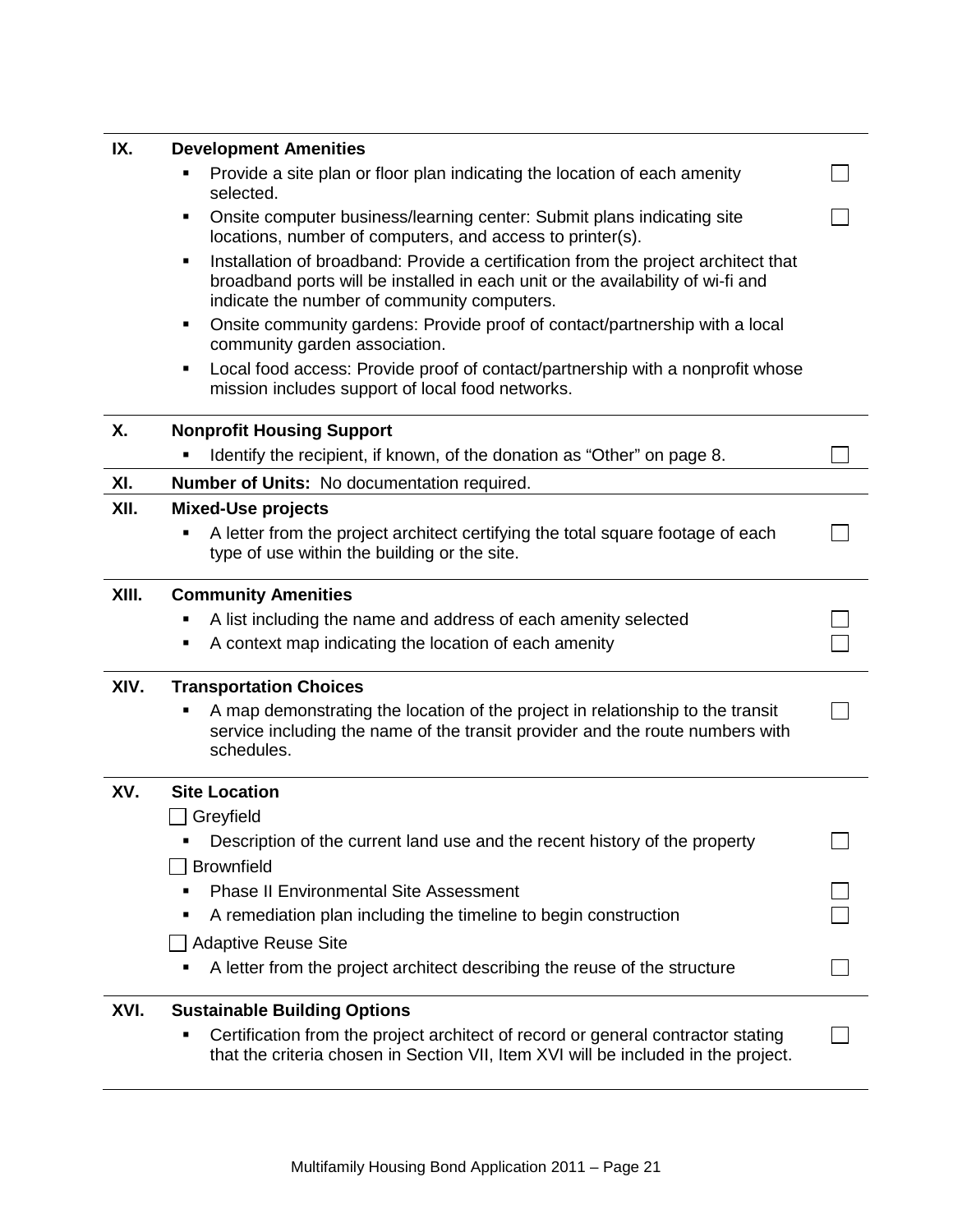# **IX. Required Attachments Checklist**

|  | A. Relocation Plan |  |
|--|--------------------|--|
|  |                    |  |

Rehabilitation projects are required to include a relocation plan approved by the appropriate government authority, if applicable, unless there are no residents covered by the Landlord / Tenant Act, RCW 59.18.010 et seq., living in the project when the application is made.

П

 $\Box$ 

 $\Box$ 

П

 $\Box$ 

 $\Box$ 

П

### **B. Notification of Public Housing Authority**

A copy of a letter notifying the appropriate public housing authority (PHA), or other such authorized agency, that the Project Sponsor will notify the PHA of the availability of low-income units at least 60 days prior to the initial rent-up of the project, and ongoing notification of low-income unit vacancies as they occur.

#### **C. Affirmative Marketing Plan**

The plan should detail the Project Sponsor's marketing activity to all communities in the area, including typically excluded groups, such as communities of color and special needs populations. This plan should include racial or ethnic organizations and referral agencies contacted, advertising in publications targeting specific racial or ethnic groups, if applicable, and other similar strategies. If the project is currently occupied, the plan must outline the demographics of the current population being served.

### **D. Executive Summary of Environmental Site Assessment**

#### **E. Zoning and Local Approvals**

Evidence that the project, as proposed, is zoned for the intended use, and has obtained all applicable local land use approvals that are subject to the discretion of a public body.

#### **F. Permanent Lender**

- 1. A copy of the Permanent Lender's signed term sheet accepted by the borrower.
- 2. Proof of Appraisal deposit

#### **G. Construction Lender**

- 1. A copy of the Construction Lender's signed term sheet accepted by the borrower.
- 2. Proof of Appraisal deposit

#### **H. Projects using FHA Insurance**

A copy of the HUD lender team approval letter